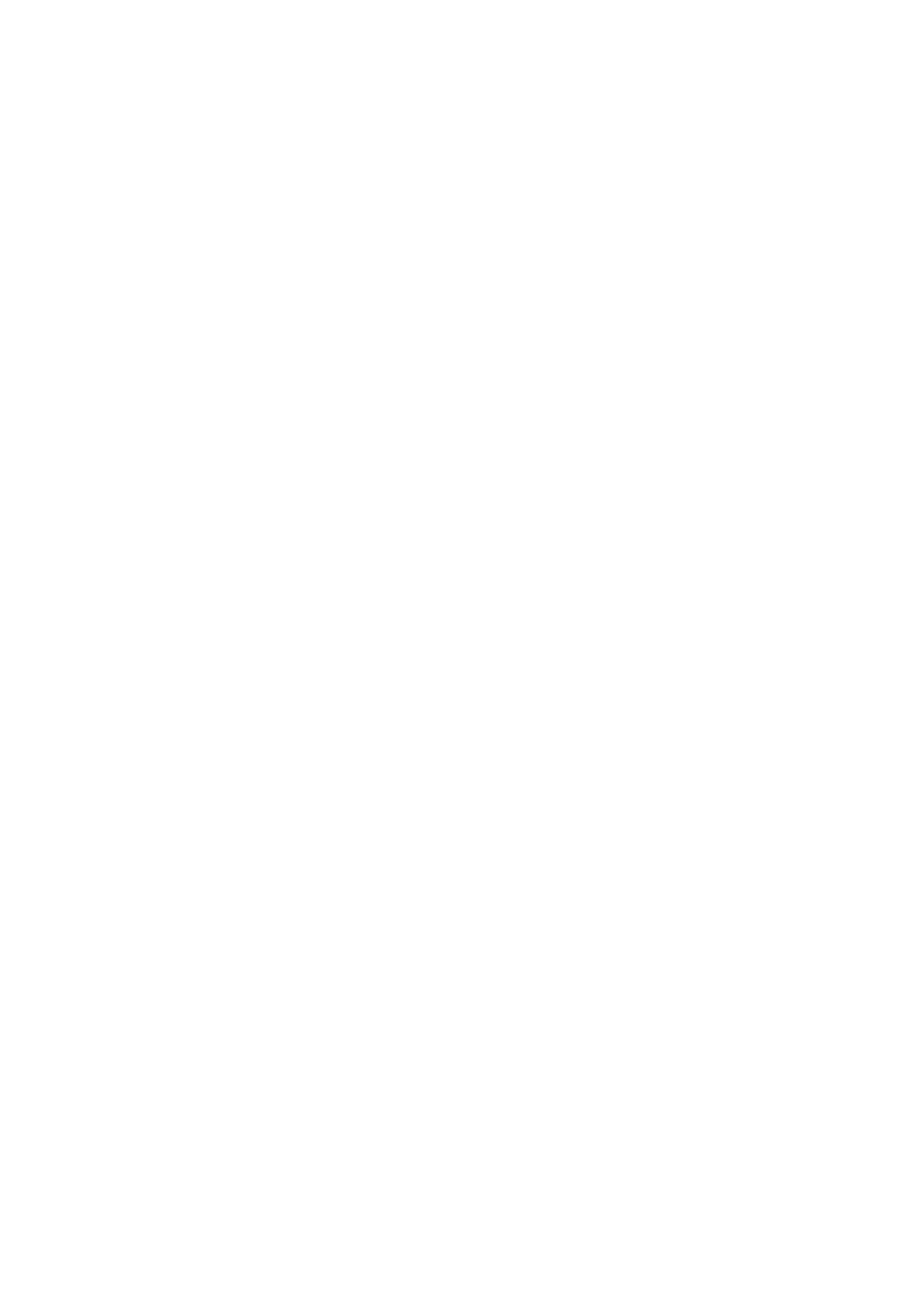# **Petroleum Products Pricing Regulations 2000**

## **Contents**

# **Part 1 — Preliminary**

| 1.<br>2. | Citation                                             | $\mathbf{1}$<br>1 |
|----------|------------------------------------------------------|-------------------|
| 2AA.     | Commencement<br>Terms used                           | 1                 |
|          | Part 2 — Special provisions about                    |                   |
|          | motor fuel                                           |                   |
|          | Division 1 — Retail sale                             |                   |
| 2A.      | Terms used                                           | 2                 |
| 3.       | Standard retail price to be as notified              | $\overline{2}$    |
| 3A.      | Requirements for giving notification                 | $\overline{3}$    |
| 4.       | Price changes in certain places need not be notified | 3                 |
| 5.       | Places where regulation 6 applies                    | $\overline{4}$    |
| 6.       | Retailer to display retail prices                    | $\overline{4}$    |
|          | Division 2 — Before retail sale                      |                   |
| 7.       | How to notify Commissioner of price changes          | 5                 |
| 9.       | Details of price differences                         | 6                 |
| 10.      | Notifying Commissioner of price differences          | 6                 |
|          | Part 3 — Infringement notices and                    |                   |
|          | modified penalties                                   |                   |
| 11.      | Prescribed offences (s. 31B)                         | 8                 |
| 12.      | Prescribed modified penalties (s. 31C)               | 8                 |
| 13.      | Prescribed form of infringement notice (s. 31C)      | 8                 |
| 14.      | Prescribed form of withdrawal of notice (s. 31E)     | 8                 |

As at 29 Sep 2020 Version 02-k0-00 Page i Published on www.legislation.wa.gov.au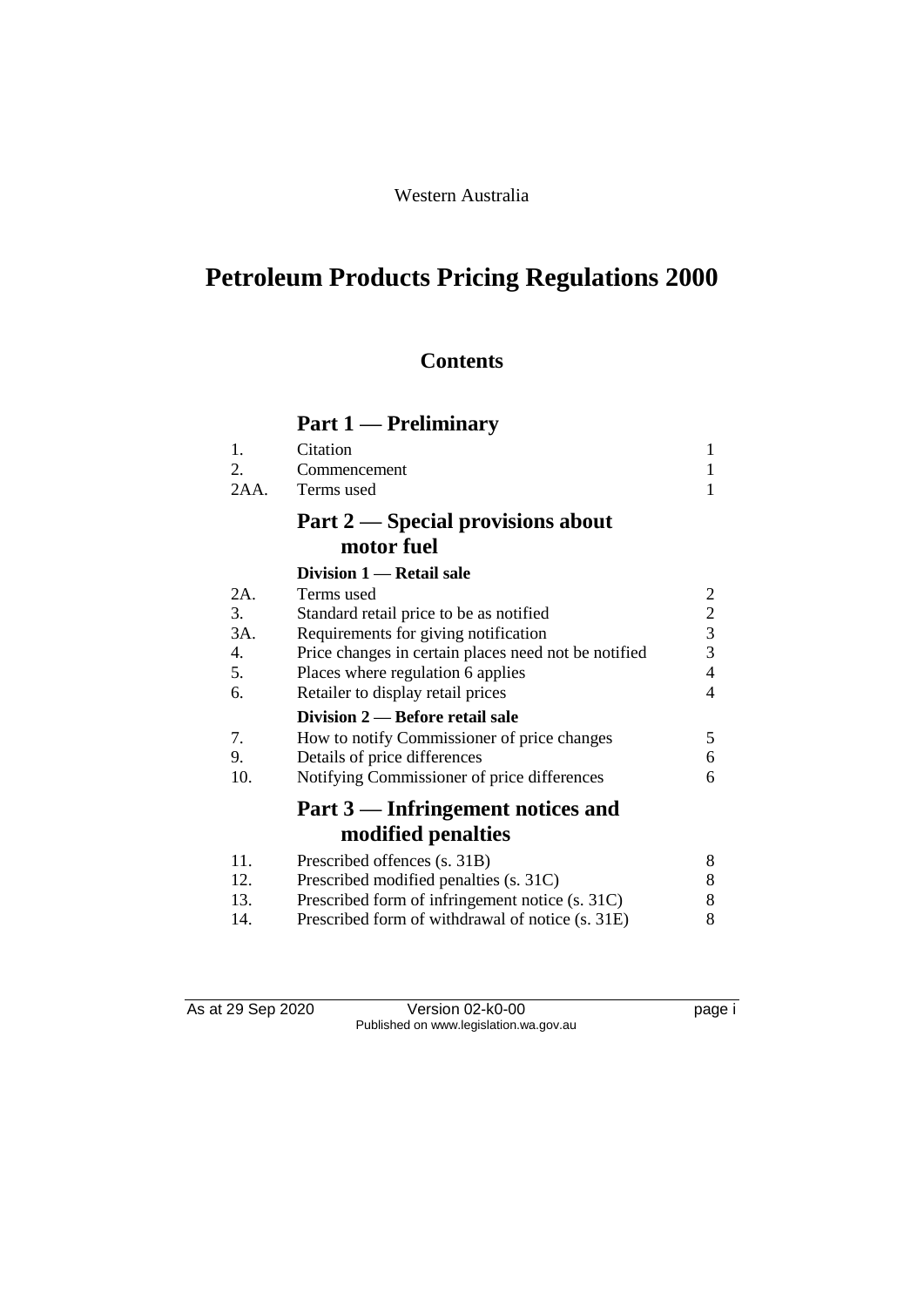| Schedule 1 - Places where<br>regulations $3(1)$ and 6 apply       |          |
|-------------------------------------------------------------------|----------|
| <b>Schedule 2 — Prescribed offences</b><br>and modified penalties |          |
| Schedule 3 — Forms                                                |          |
| <b>Notes</b>                                                      |          |
| Compilation table<br>Other notes                                  | 18<br>20 |
| <b>Defined terms</b>                                              |          |

page ii Version 02-k0-00 As at 29 Sep 2020 Published on www.legislation.wa.gov.au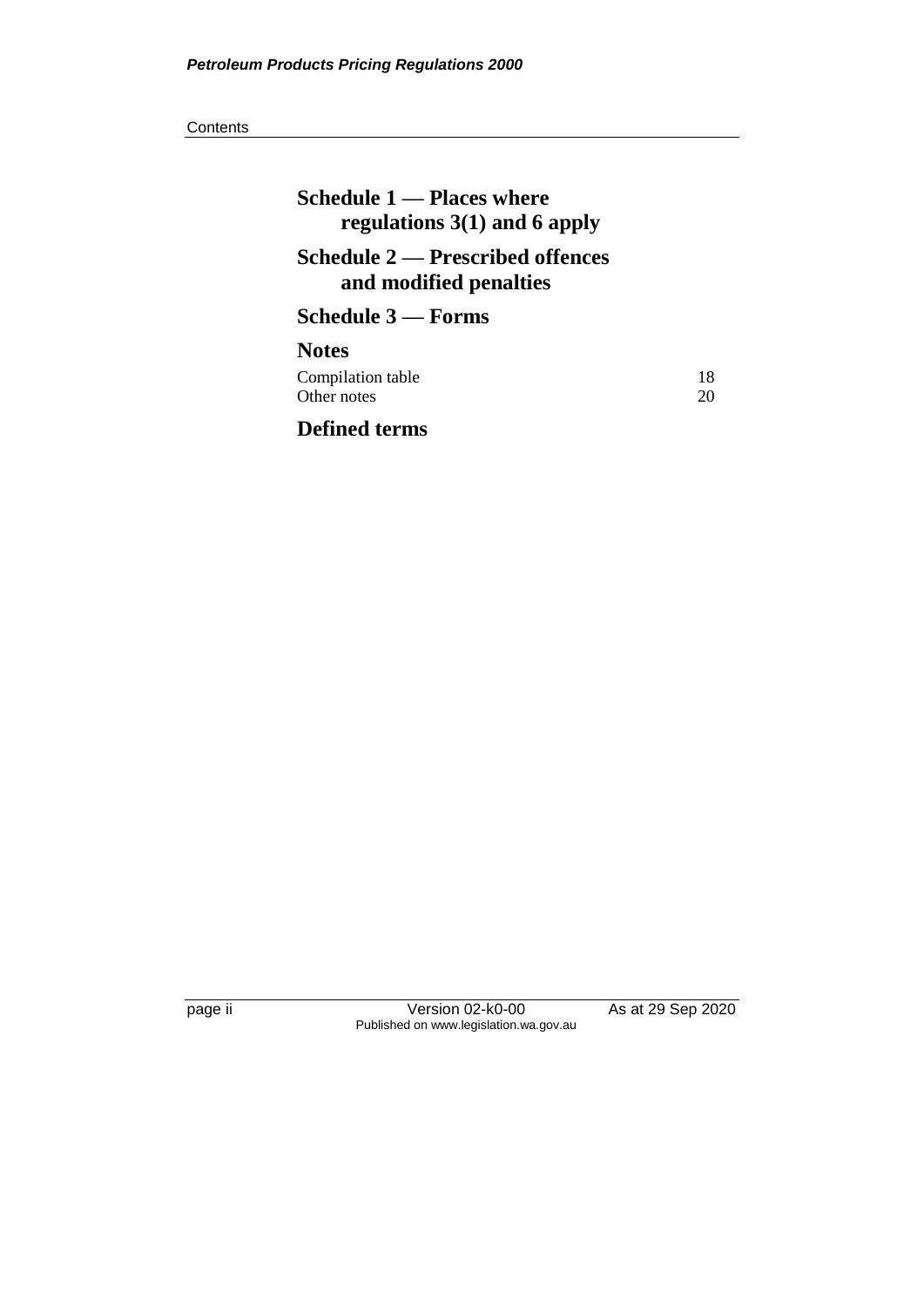Petroleum Products Pricing Act 1983

# **Petroleum Products Pricing Regulations 2000**

## **Part 1 — Preliminary**

*[Heading inserted: Gazette 11 Jul 2001 p. 3459.]*

### **1. Citation**

These regulations may be cited as the *Petroleum Products Pricing Regulations 2000*.

### **2. Commencement**

These regulations come into operation on 1 January 2001 unless they are published in the *Gazette* after that day, in which case they come into operation on the day on which they are published in the *Gazette*.

### **2AA. Terms used**

In these regulations —

*Perth metropolitan region* means the metropolitan region as defined in the *Planning and Development Act 2005* section 4(1);

*townsite* means an area that, under the *Land Administration Act 1997*, has been or is to be treated as having been constituted a townsite.

*[Regulation 2AA inserted: Gazette 17 Oct 2017 p. 5335.]*

As at 29 Sep 2020 Version 02-k0-00 page 1 Published on www.legislation.wa.gov.au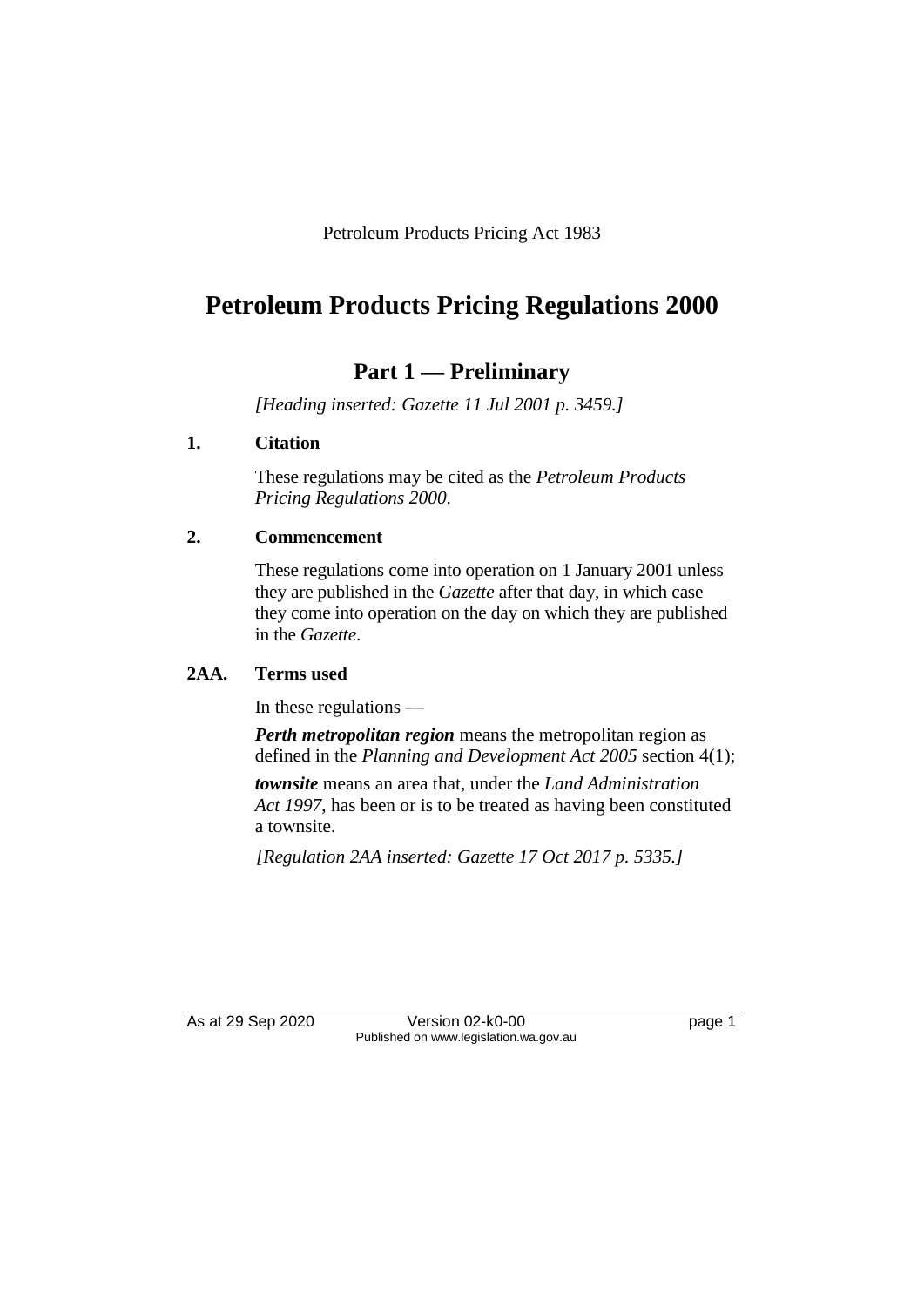### **Part 2 — Special provisions about motor fuel**

*[Heading inserted: Gazette 11 Jul 2001 p. 3459.]*

### **Division 1 — Retail sale**

*[Heading inserted: Gazette 11 Jul 2001 p. 3459.]*

### **2A. Terms used**

In this Division —

*day* means a period of 24 hours beginning immediately after 6.00 a.m.;

*retail sale* does not include an exempt sale.

*[Regulation 2A inserted: Gazette 23 Aug 2001 p. 4379; amended: SL 2020/34 r. 4.]*

### **3. Standard retail price to be as notified**

- (1) Subject to regulation 4, a person who offers a particular kind of motor fuel for retail sale on a particular day at a particular place commits an offence unless —
	- (a) under subregulation (2), the person has established the permitted standard retail price for that sale; and
	- (b) the standard retail price at which that kind of motor fuel is offered is that day's permitted standard retail price.

Penalty: in the case of an individual, \$20 000 and, in the case of a body corporate, \$100 000.

(2) A person establishes the permitted standard retail price for the retail sale by that person of a particular kind of motor fuel on a particular day at a particular place by notifying the Commissioner, in accordance with regulation 3A, of the standard retail price at which the motor fuel is to be offered for sale on that day.

*[Regulation 3 inserted: Gazette 23 Aug 2001 p. 4379; amended: Gazette 31 Dec 2001 p. 6764.]*

page 2 Version 02-k0-00 As at 29 Sep 2020 Published on www.legislation.wa.gov.au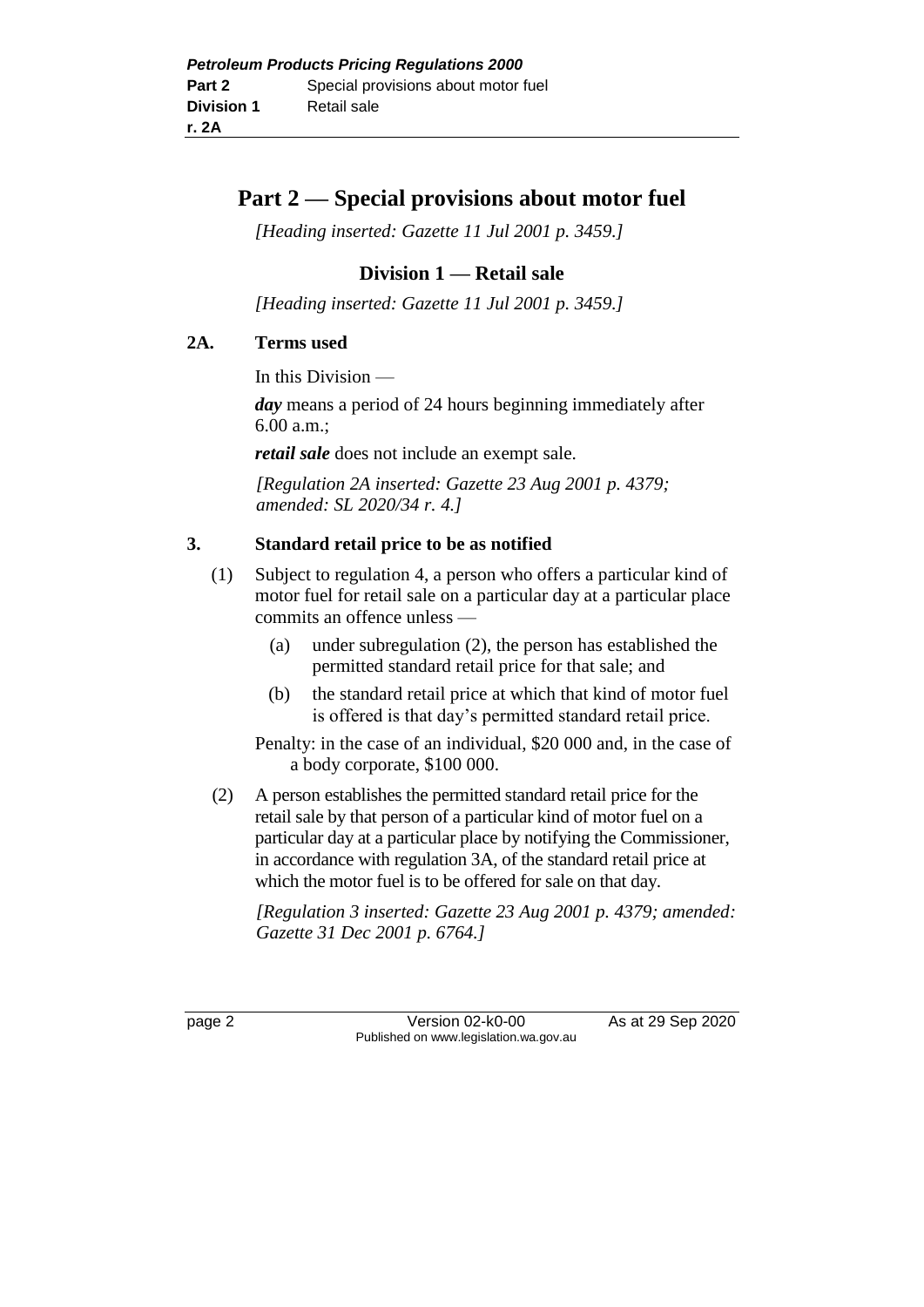### **3A. Requirements for giving notification**

- (1) Notification under regulation 3(2) has to be given to the Commissioner —
	- (a) during a period fixed under subregulation (3) or, if no period is so fixed, during the period beginning at 8.30 a.m. and ending at 2.00 p.m. on the day before the day for which the price is notified; and
	- (b) in a manner and form fixed under subregulation (3) or, if no manner and form is so fixed —
		- (i) by a message given by a telephone call made to telephone number 1800 445 757; or
		- (ii) by using the FuelWatch website at <www.fuelwatch.wa.gov.au>.
- (2) The notification under regulation 3(2) of a price for a particular day has effect as notification of the same price for each subsequent day until the beginning of a day for which the Commissioner has been notified under regulation 3(2) of a different price.
- (3) The Commissioner may by order published in the *Gazette* fix the period during which, and the manner and form in which, notification under regulation 3(2) can be given.
- (4) A period fixed under subregulation (3) has to end before the beginning of the day for which the price is notified.
- (5) The Commissioner may revoke an order under subregulation (3) by a subsequent order published in the *Gazette*.

*[Regulation 3A inserted: Gazette 23 Aug 2001 p. 4380; amended: Gazette 12 Aug 2008 p. 3535; SL 2020/34 r. 5.]*

### **4. Price changes in certain places need not be notified**

Regulation 3(1) does not apply to a place that —

(a) is outside the Perth metropolitan region; and

As at 29 Sep 2020 Version 02-k0-00 page 3 Published on www.legislation.wa.gov.au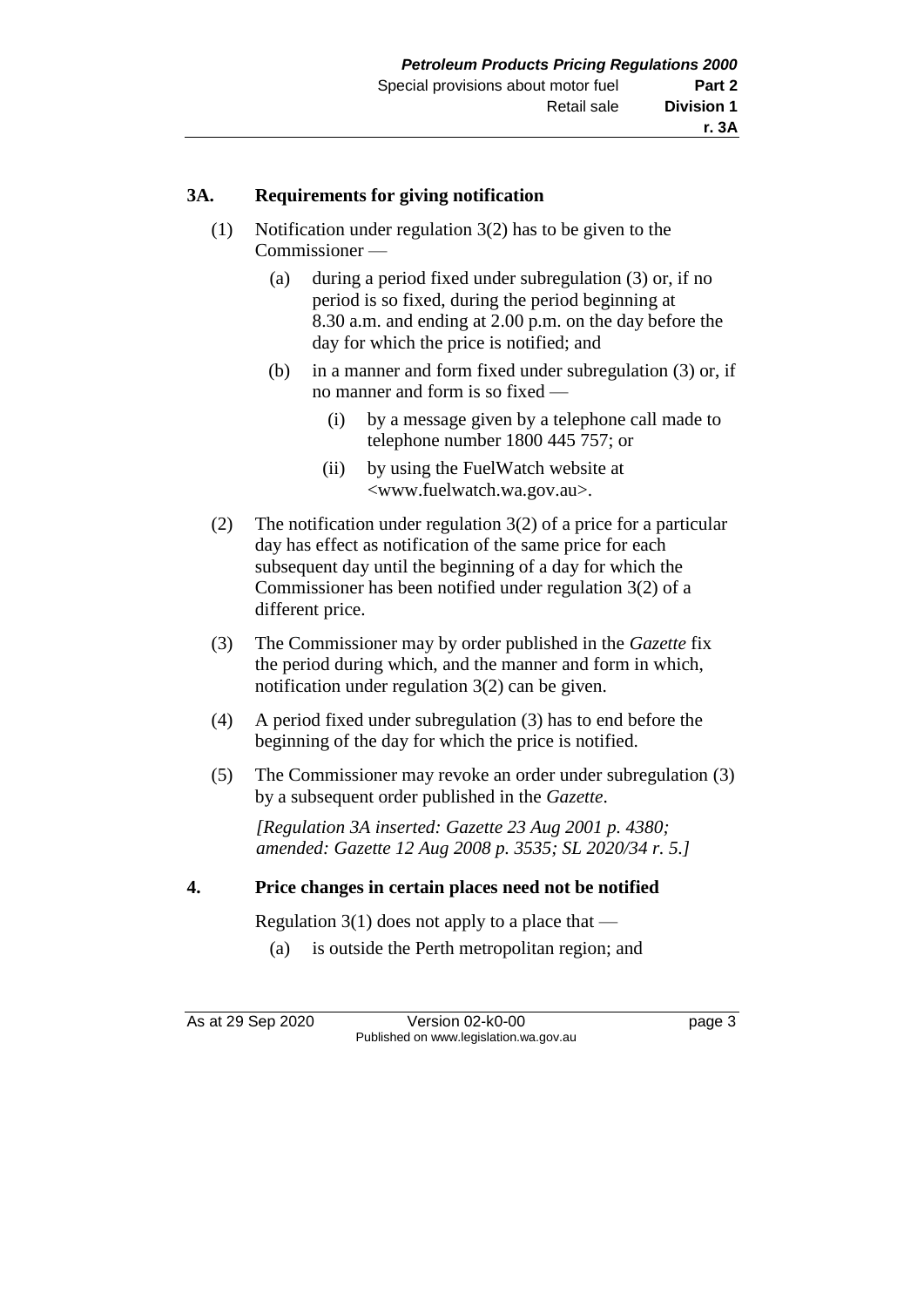(b) is not in a local government district, locality or townsite listed in Schedule 1.

*[Regulation 4 inserted: Gazette 17 Oct 2017 p. 5336.]*

### **5. Places where regulation 6 applies**

Regulation 6 applies to a place that is in a local government district, locality or townsite listed in Schedule 1.

*[Regulation 5 inserted: Gazette 16 Nov 2001 p. 5981; amended: Gazette 17 Oct 2017 p. 5336.]*

### **6. Retailer to display retail prices**

(1) A person who offers motor fuel for retail sale at a place where this regulation applies is required to have, at the place of sale, a price display as described in this regulation.

Penalty: in the case of an individual, \$20 000 and, in the case of a body corporate, \$100 000.

- (2) The price display has at least to show
	- (a) whenever not more than 3 kinds of motor fuel are currently offered for retail sale at the place, the standard retail price for each of those kinds of motor fuel;
	- (b) whenever more than 3 kinds of motor fuel (the *kinds offered*) are currently offered for retail sale at the place, the standard retail prices for 3 of the kinds offered including —
		- (i) if one of them is LPG, the standard retail price for LPG;
		- (ii) if only one of them is regular unleaded petrol, the standard retail price for that kind of motor fuel; and
		- (iii) if 2 or more of them are regular unleaded petrol, the standard retail price for each of 2 of those kinds of motor fuel and for one of the other kinds offered that is not regular unleaded petrol.

page 4 Version 02-k0-00 As at 29 Sep 2020 Published on www.legislation.wa.gov.au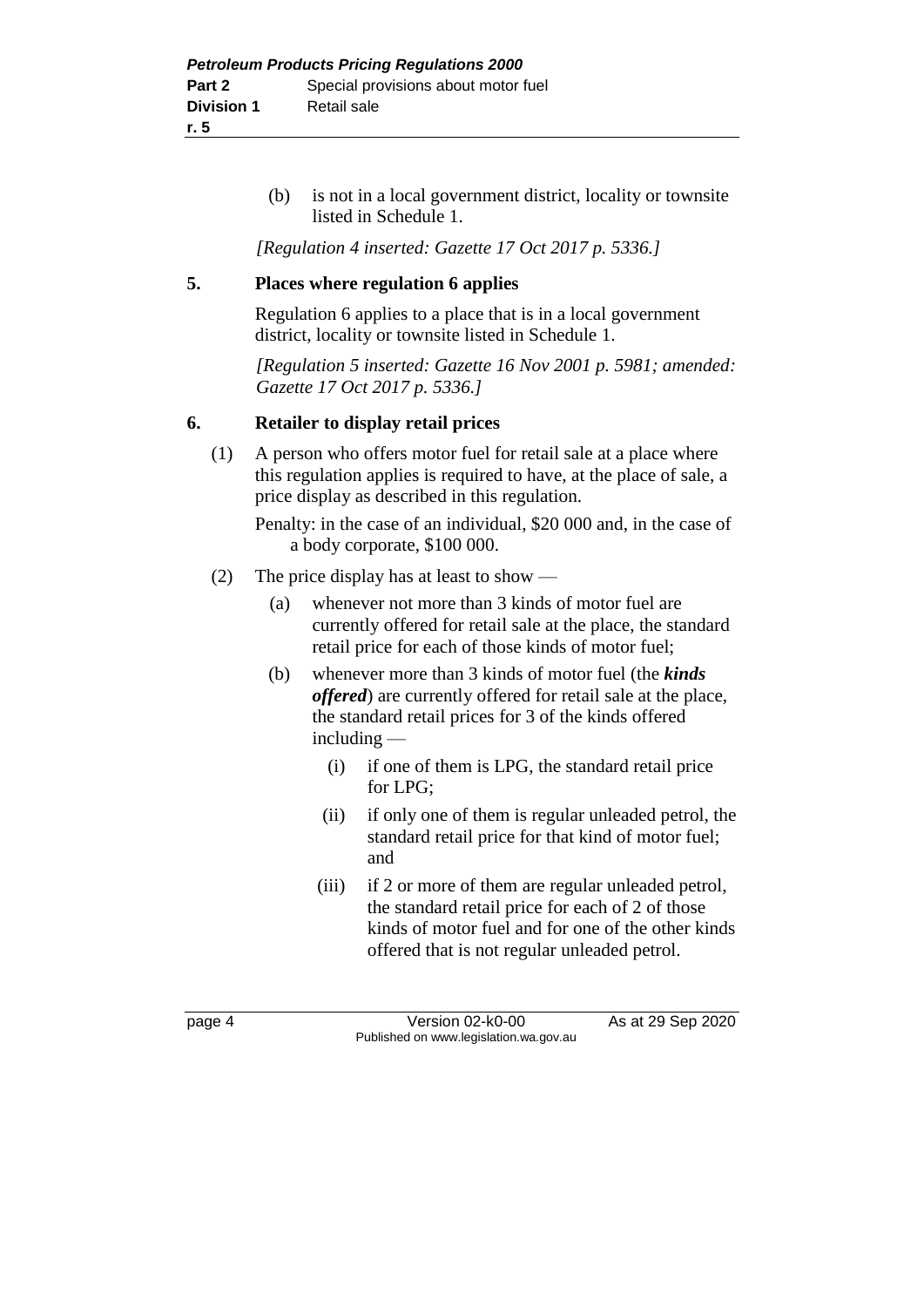- (3) The price display has to be in a suitable position, and if necessary sufficiently illuminated, to enable each price shown and the description of the kind of motor fuel to which the price applies to be clearly legible to passing motorists whenever the motor fuel is offered for retail sale.
- (4) The price display may consist of more than one sign or other thing.
- (5) Subregulation (1) does not apply to a place of sale while it is exempt under subregulation (6) from the requirements of this regulation.
- (6) The Commissioner may, by order published in the *Gazette*
	- (a) if satisfied that there are exceptional circumstances because of which the requirements of this regulation should not apply, exempt a particular place of sale from the requirements of this regulation for a specified period or until the exemption is revoked;
	- (b) revoke an exemption under paragraph (a), whether it was given for a specified period or not.
- (7) In this regulation —

*regular unleaded petrol* means petrol sold as regular unleaded petrol (91 to 93 RON), however described.

*[Regulation 6 inserted: Gazette 11 Jul 2001 p. 3460-1; amended: Gazette 16 Nov 2001 p. 5981; 31 Dec 2001 p. 6764-5; 9 Dec 2005 p. 5875-6; SL 2020/34 r. 6.]*

### **Division 2 — Before retail sale**

*[Heading inserted: Gazette 11 Jul 2001 p. 3461.]*

### **7. How to notify Commissioner of price changes**

If section 22B of the Act requires a supplier to notify the Commissioner of a proposed price change, the way in which notification is to be given is by directly uploading information about the price change using the Commissioner's Fuel Watch

As at 29 Sep 2020 Version 02-k0-00 page 5 Published on www.legislation.wa.gov.au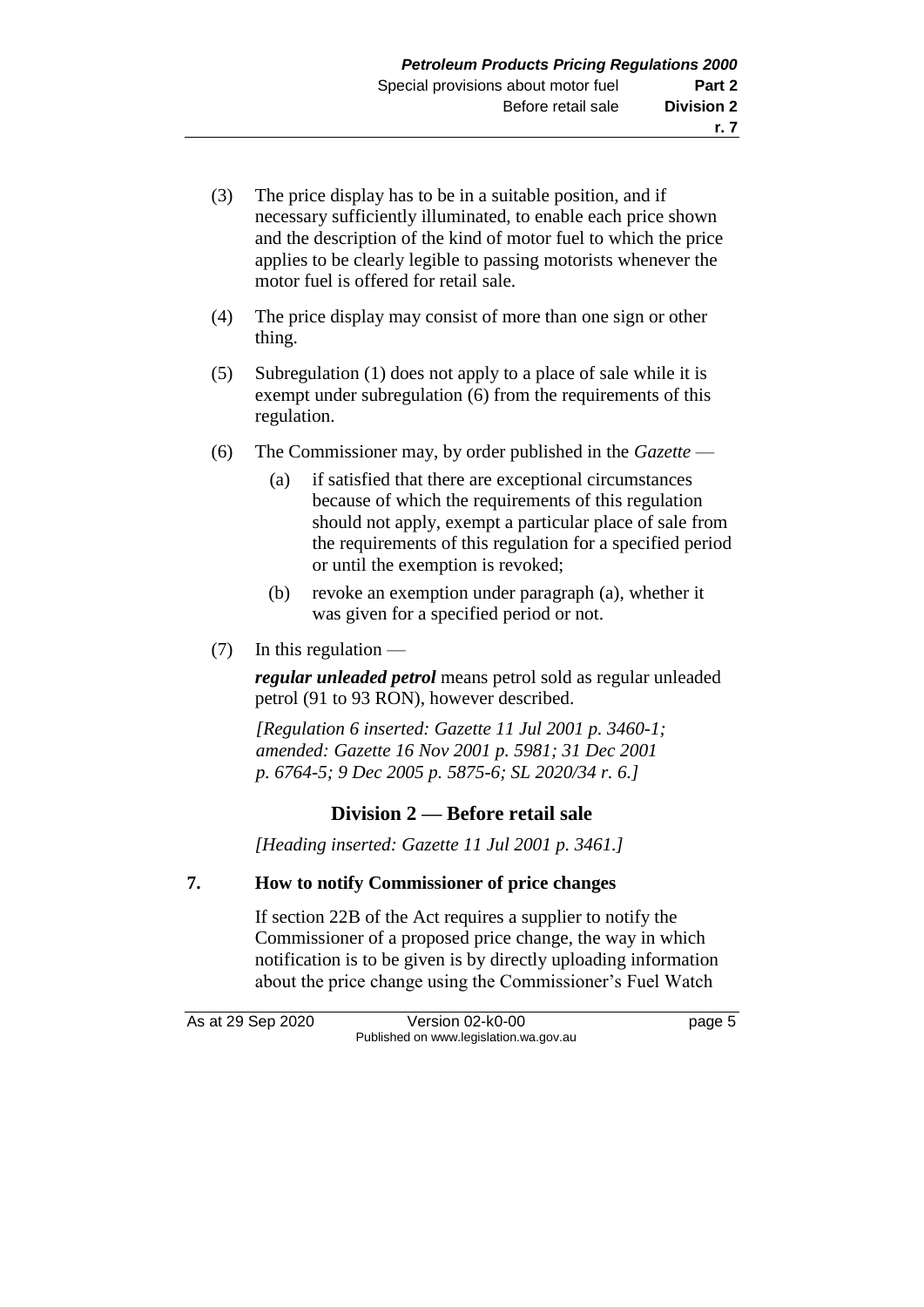website at the address www.fuelwatch.wa.gov.au on the internet.

*[Regulation 7 inserted: Gazette 11 Jul 2001 p. 3461; amended: Gazette 18 Nov 2014 p. 4323.]*

*[8. Deleted: Gazette 18 Nov 2014 p. 4323.]*

### **9. Details of price differences**

- (1) If section 22E(2) of the Act requires that an invoice for a supply of motor fuel from a declared terminal show details as to the difference between the relevant price and the maximum price fixed by an order under section 12 of the Act for another declared terminal, the details to be shown are a description of each component of each of those prices that the supplier considers contributes to the difference, and the amount of each of those components.
- (2) A component needs to be described with sufficient particularity to clearly identify the expense or other item concerned.
- (3) The amounts attributed to the components identified need to be expressed in terms that enable their cumulative effect to be readily quantified.

*[Regulation 9 inserted: Gazette 11 Jul 2001 p. 3461-2; amended: Gazette 18 Nov 2014 p. 4323.]*

### **10. Notifying Commissioner of price differences**

- (1) Details that section 22E(4) of the Act requires a supplier to give to the Commissioner are to be given by directly uploading those details using the Commissioner's Fuel Watch website at the address [www.fuelwatch.wa.gov.au](http://www.fuelwatch.wa.gov.au/) on the internet.
- (2) Details relating to supplies made during a particular calendar month are to be given within a period of 14 days after the end of that month.

page 6 Version 02-k0-00 As at 29 Sep 2020 Published on www.legislation.wa.gov.au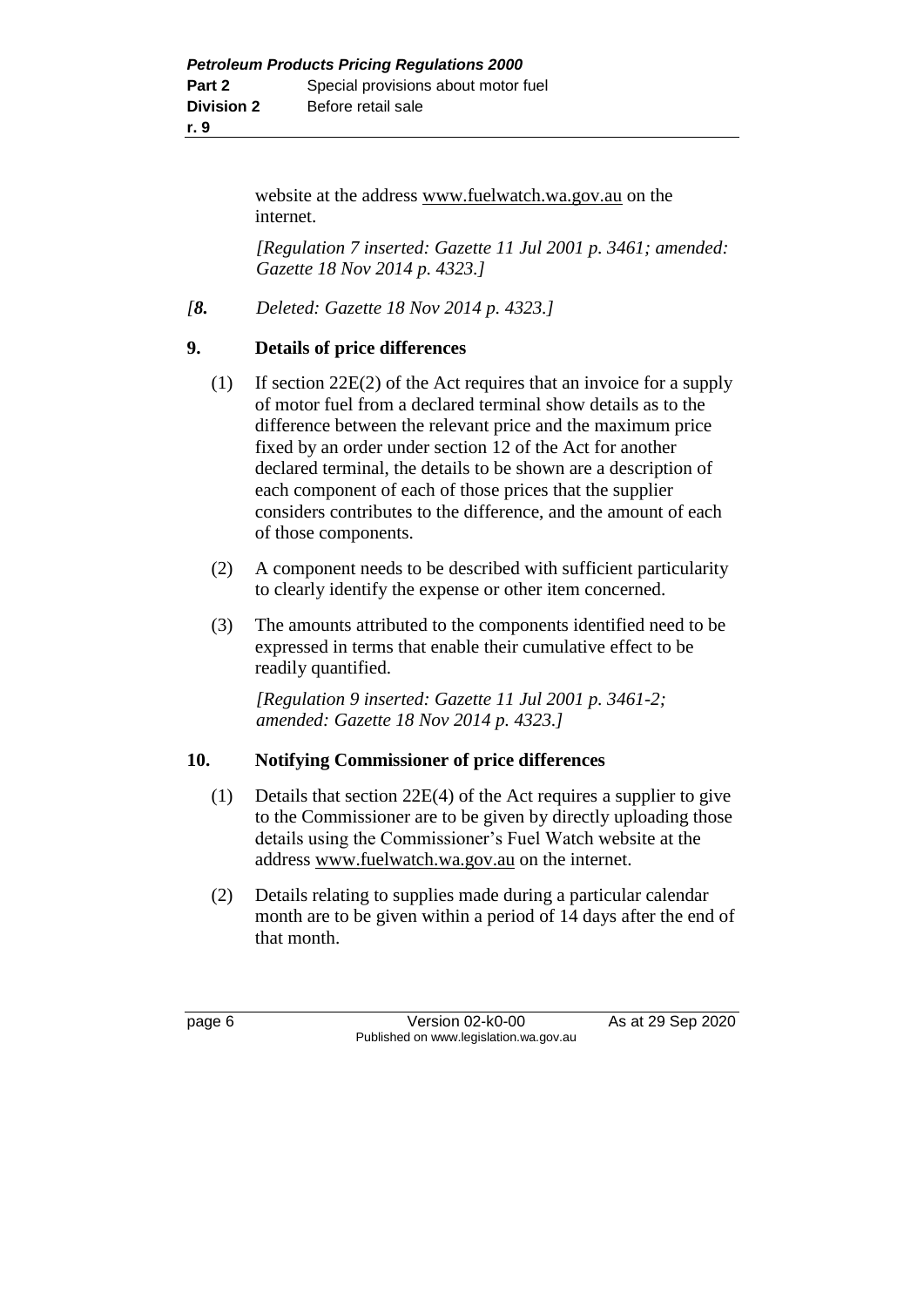(3) In subregulation  $(2)$  —

*calendar month* means January, February, or any of the 10 other named months of the calendar year.

*[Regulation 10 inserted: Gazette 11 Jul 2001 p. 3462.]*

As at 29 Sep 2020 Version 02-k0-00 page 7 Published on www.legislation.wa.gov.au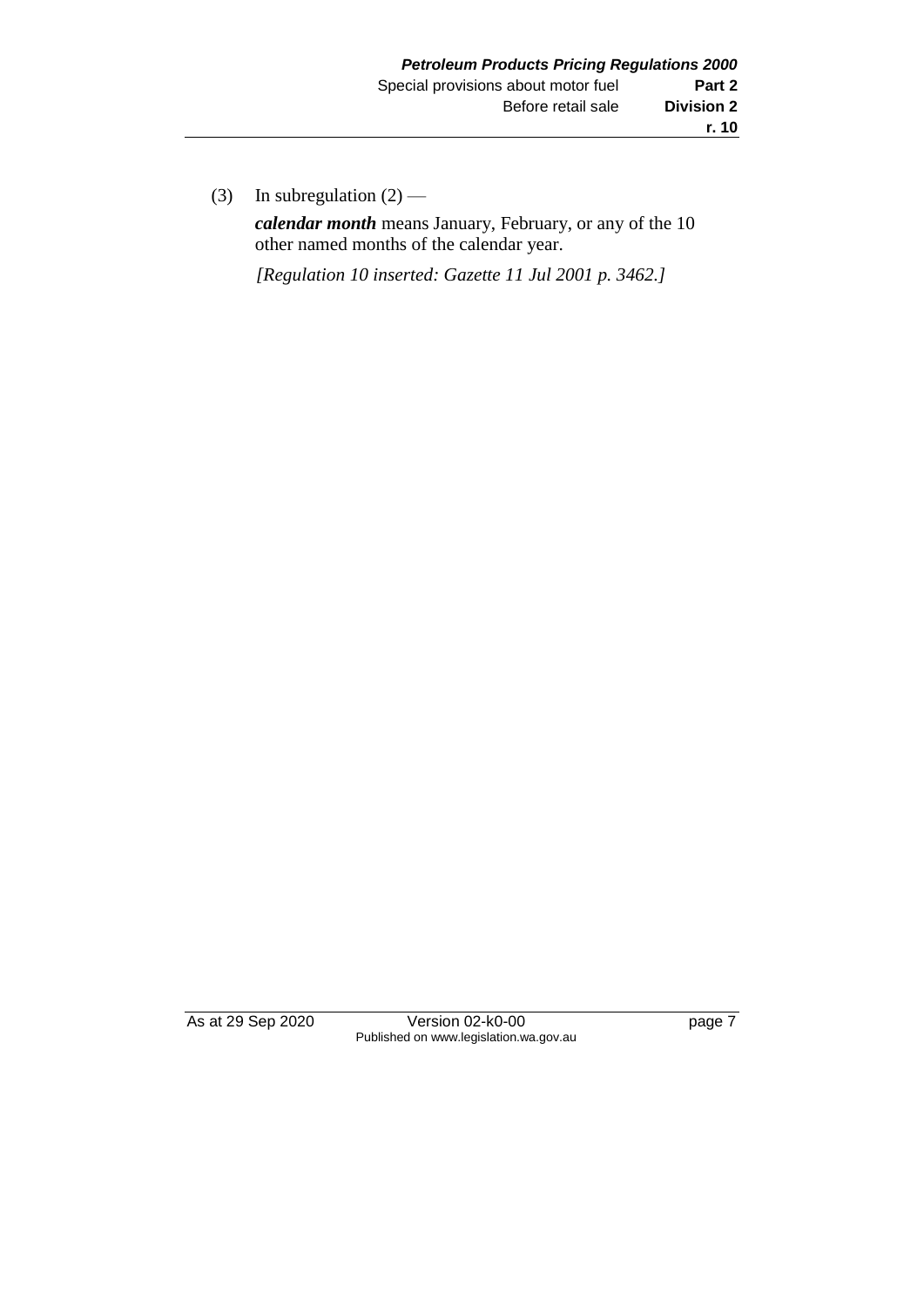**r. 11**

## **Part 3 — Infringement notices and modified penalties**

*[Heading inserted: Gazette 9 Nov 2001 p. 5925.]*

### **11. Prescribed offences (s. 31B)**

The offences specified in Schedule 2 are the offences for which an infringement notice may be given under section 31B of the Act.

*[Regulation 11 inserted: Gazette 9 Nov 2001 p. 5925.]*

### **12. Prescribed modified penalties (s. 31C)**

The modified penalty specified opposite an offence in Schedule 2 is the modified penalty for that offence for the purposes of section 31C(2) of the Act.

*[Regulation 12 inserted: Gazette 9 Nov 2001 p. 5925.]*

### **13. Prescribed form of infringement notice (s. 31C)**

The form of an infringement notice is set out in Schedule 3 Form 1 for the purposes of section 31C(1) of the Act.

*[Regulation 13 inserted: Gazette 9 Nov 2001 p. 5926.]*

### **14. Prescribed form of withdrawal of notice (s. 31E)**

The form of a notice to withdraw an infringement notice is set out in Schedule 3 Form 2 for the purposes of section 31E(1) of the Act.

*[Regulation 14 inserted: Gazette 9 Nov 2001 p. 5926.]*

page 8 Version 02-k0-00 As at 29 Sep 2020 Published on www.legislation.wa.gov.au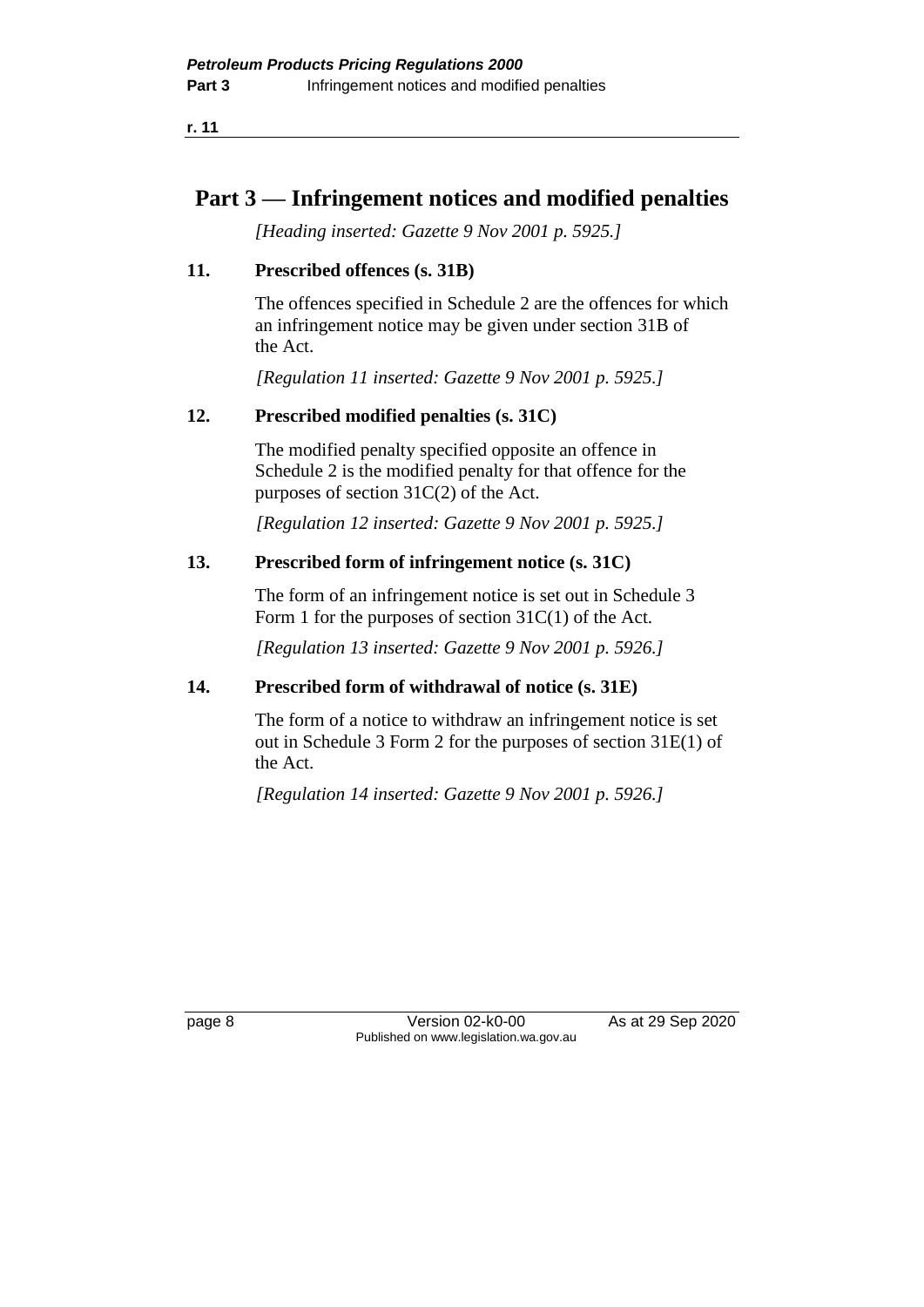## **Schedule 1 — Places where regulations 3(1) and 6 apply**

 $[r. 4(b), 5]$ 

*[Heading inserted: Gazette 13 May 2003 p. 1665; amended: Gazette 17 Oct 2017 p. 5336.]*

*Local government districts*

|                  | Albany                  | <b>Greater Geraldton</b> |
|------------------|-------------------------|--------------------------|
|                  | Augusta-Margaret River  | Harvey                   |
|                  | Bridgetown-Greenbushes  | Mandurah                 |
|                  | <b>Bunbury</b>          | Manjimup                 |
|                  | <b>Busselton</b>        | Murray                   |
|                  | Capel                   | Northam                  |
|                  | Dardanup                | Waroona                  |
|                  | Donnybrook-Balingup     |                          |
| Localities       |                         |                          |
|                  | <b>Brown Range</b>      | Kambalda East            |
|                  | Capricorn               | Kambalda West            |
|                  | Cataby                  | Kingsford                |
|                  | Dongara                 | Munglinup                |
|                  | <b>Fitzroy Crossing</b> | North Bannister          |
|                  | Gap Ridge               | Port Denison             |
|                  | Greys Plain             | Yilkari                  |
| <b>Townsites</b> |                         |                          |
|                  | Boulder                 | Kellerberrin             |
|                  | <b>Broome</b>           | Kojonup                  |
|                  | Carnarvon               | Kununurra                |
|                  | Collie                  | Meckering                |
|                  | Coolgardie              | Meekatharra              |
|                  | Cunderdin               | Moora                    |
|                  |                         |                          |

As at 29 Sep 2020 Version 02-k0-00 page 9 Published on www.legislation.wa.gov.au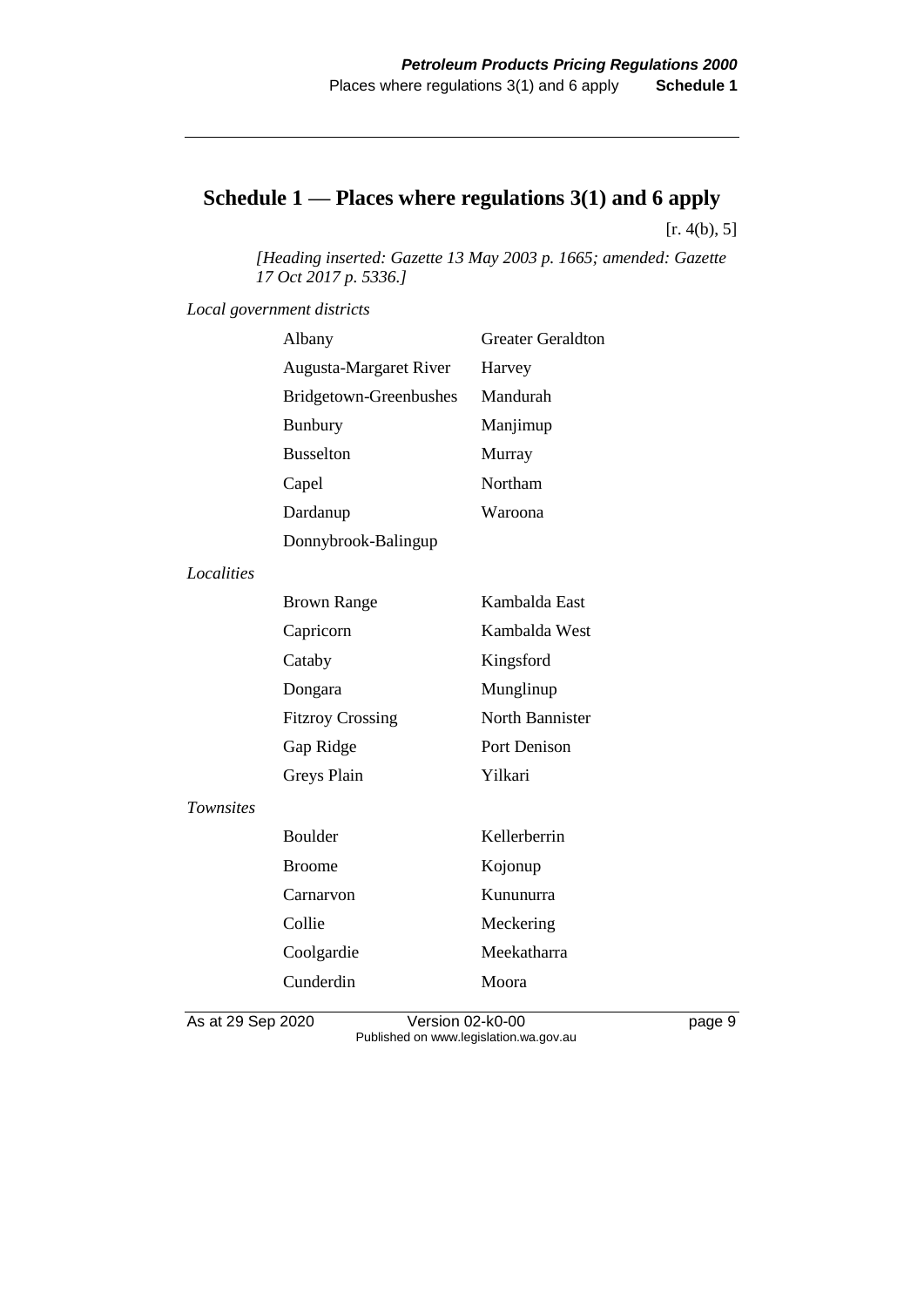| Dalwallinu              | Mt Barker    |
|-------------------------|--------------|
| Dampier                 | Narrogin     |
| Denmark                 | Newman       |
| Derby                   | Norseman     |
| Dongara                 | Port Hedland |
| Esperance               | Ravensthorpe |
| Exmouth                 | Regans Ford  |
| <b>Fitzroy Crossing</b> | Tammin       |
| Jurien                  | Williams     |
| Kalgoorlie              | Wubin        |
| Karratha                | York         |

*[Schedule 1 inserted: Gazette 13 May 2003 p. 1665-6; amended: Gazette 3 Oct 2006 p. 4337; 15 May 2015 p. 1720; 21 Oct 2016 p. 4782; 17 Oct 2017 p. 5336-7; 22 Dec 2017 p. 5977; 1 May 2018 p. 1432; 27 Nov 2018 p. 4575; SL 2020/33 r. 4.]*

page 10 Version 02-k0-00 As at 29 Sep 2020 Published on www.legislation.wa.gov.au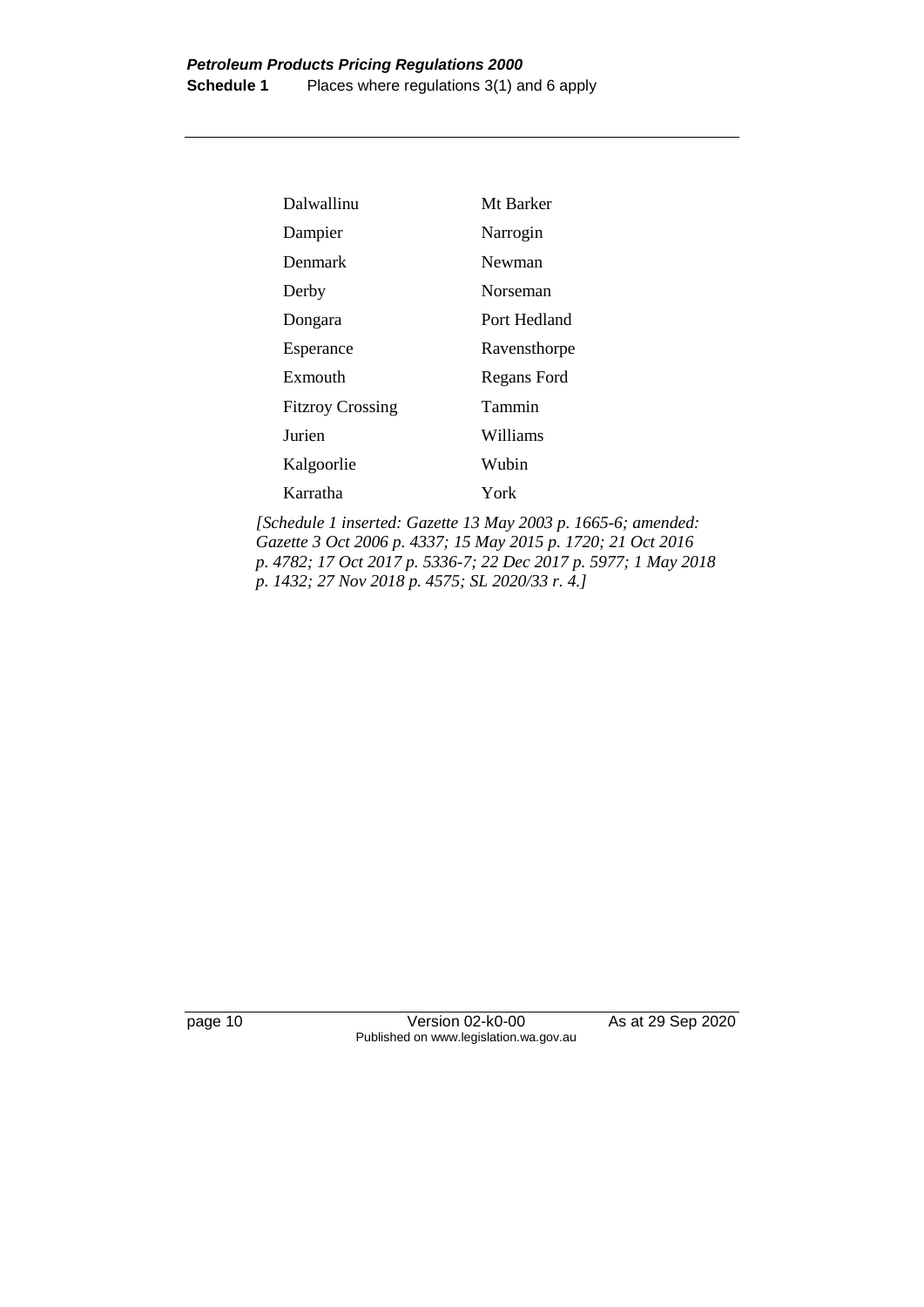# **Schedule 2 — Prescribed offences and modified penalties**

[r. 11, 12]

|                | <b>Offences under Petroleum Products Pricing Act 1983</b>                                         | <b>Modified</b><br>penalty |
|----------------|---------------------------------------------------------------------------------------------------|----------------------------|
| s. $11(1)$     | Failing to notify Commissioner of proposed<br>increase in price or rate of declared petroleum     | \$4 000                    |
| s. $14(1)$     | Selling or supplying controlled petroleum<br>products or service above maximum price or rate      | \$4 000                    |
| s. $14(2)$     | Selling or supplying controlled goods or service<br>on different terms than before maximum price  | \$4 000                    |
| s. 17          | Selling or supplying controlled petroleum<br>products or service without separately               | \$4 000                    |
| s. 21          | Selling or supplying controlled petroleum<br>products or service subject to purchase condition    | \$4 000                    |
| s. 22B         | Failing to notify Commissioner of proposed price<br>change at declared terminal                   | \$4 000                    |
| s. $22E(1)$    | Failing to show in invoice relevant and                                                           | \$4 000                    |
| s. $22E(2)$    | Failing to show in invoice relevant and maximum<br>prices and details of any difference in prices |                            |
|                |                                                                                                   | \$4 000                    |
| s. $22E(4)$    | Failing to give Commissioner details of any                                                       | \$4 000                    |
| s. $22F(2)$    | Failing to include required details in invoice for                                                | \$4 000                    |
| s. $27(5)(a)$  | Failing or refusing to comply with requirements                                                   | \$4 000                    |
| s. $27A(5)(a)$ | Failing or refusing to comply with requirements                                                   | \$4 000                    |

As at 29 Sep 2020 Version 02-k0-00 page 11 Published on www.legislation.wa.gov.au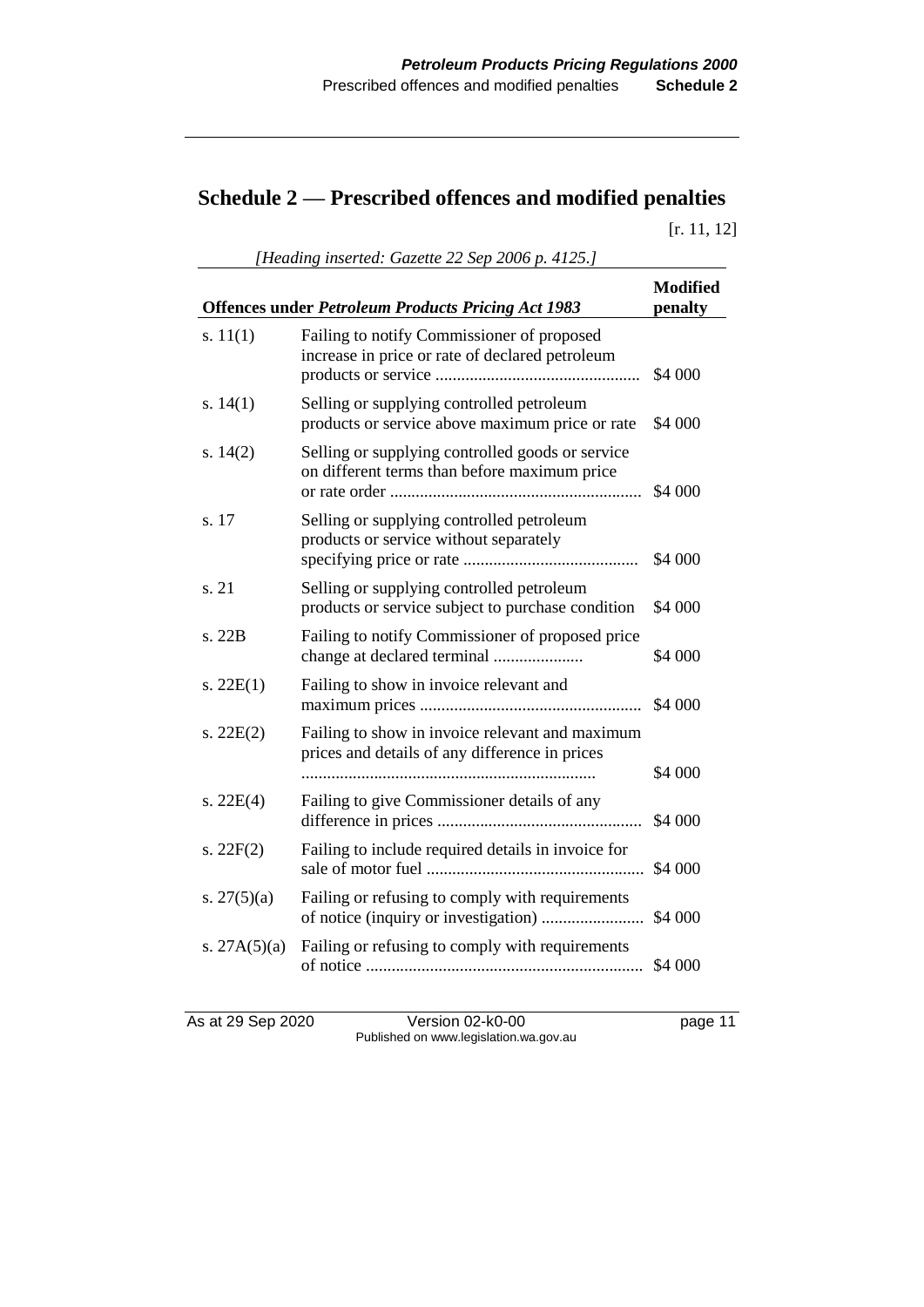| <b>Offences under Petroleum Products Pricing Regulations 2000</b> |                                                                                                                    |         |  |
|-------------------------------------------------------------------|--------------------------------------------------------------------------------------------------------------------|---------|--|
| r. $3(1)$                                                         | Offering motor fuel for sale at other than<br>standard retail price notified to Commissioner  \$1 000              |         |  |
| r. $6(1)$                                                         | Offering motor fuel for sale without having                                                                        | \$1 000 |  |
|                                                                   | $\zeta_{\text{obs}}$ dule 2 inserted: $\zeta_{\text{scatt}}$ 22 $\zeta_{\text{em}}$ 2006 n $\zeta$ 125 6; amended: |         |  |

*[Schedule 2 inserted: Gazette 22 Sep 2006 p. 4125-6; amended: Gazette 18 Nov 2014 p. 4323.]*

page 12 Version 02-k0-00 As at 29 Sep 2020 Published on www.legislation.wa.gov.au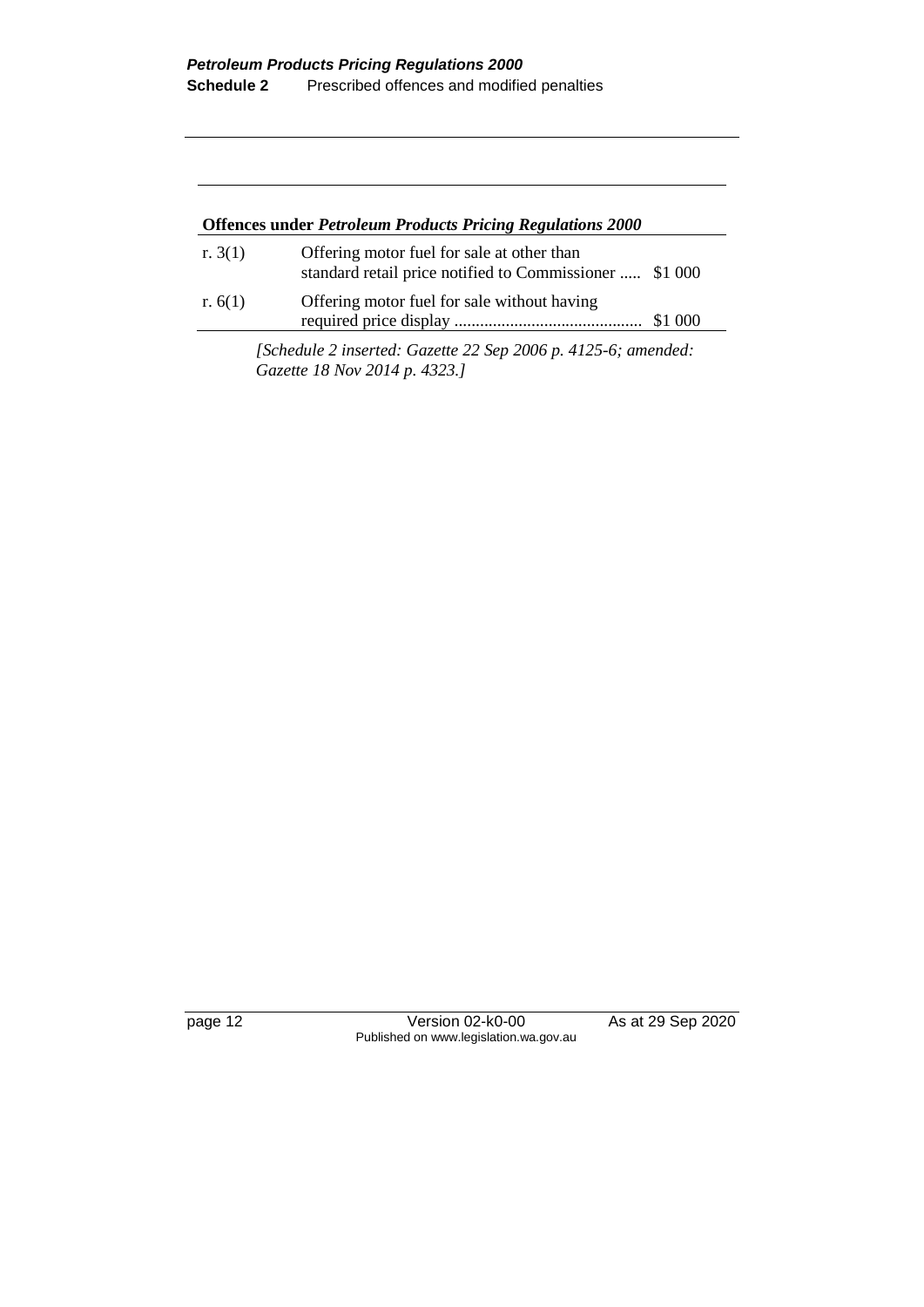## **Schedule 3 — Forms**

[r. 13 and 14]

*[Heading inserted: Gazette 15 Aug 2014 p. 2934.]*

#### **Form 1 — Infringement notice relating to offence under** *Petroleum Products Pricing Act 1983*

|                                  | <b>Petroleum Products Pricing Act 1983</b> |                                                                    | Infringement     |
|----------------------------------|--------------------------------------------|--------------------------------------------------------------------|------------------|
|                                  | <b>INFRINGEMENT NOTICE</b>                 |                                                                    | notice no.       |
| <b>Alleged</b><br>offender       | Name                                       |                                                                    |                  |
|                                  | Address                                    |                                                                    |                  |
| Details of<br>alleged<br>offence | Date or<br>period                          |                                                                    |                  |
|                                  | Place                                      |                                                                    |                  |
|                                  | Written law<br>contravened                 | Section<br>of the <i>Petroleum</i><br>Products Pricing Act 1983 or |                  |
|                                  |                                            | Regulation<br><b>Products Pricing Regulations 2000</b>             | of the Petroleum |
|                                  | Details of<br>offence                      |                                                                    |                  |
| <b>Date</b>                      | Date of<br>notice                          |                                                                    |                  |
| <b>Authorised</b>                | Name                                       |                                                                    |                  |
| person<br>giving notice          | Office                                     |                                                                    |                  |
|                                  | Signature                                  |                                                                    |                  |
| <b>Modified</b><br>penalty       | \$                                         |                                                                    |                  |

As at 29 Sep 2020 Version 02-k0-00 page 13 Published on www.legislation.wa.gov.au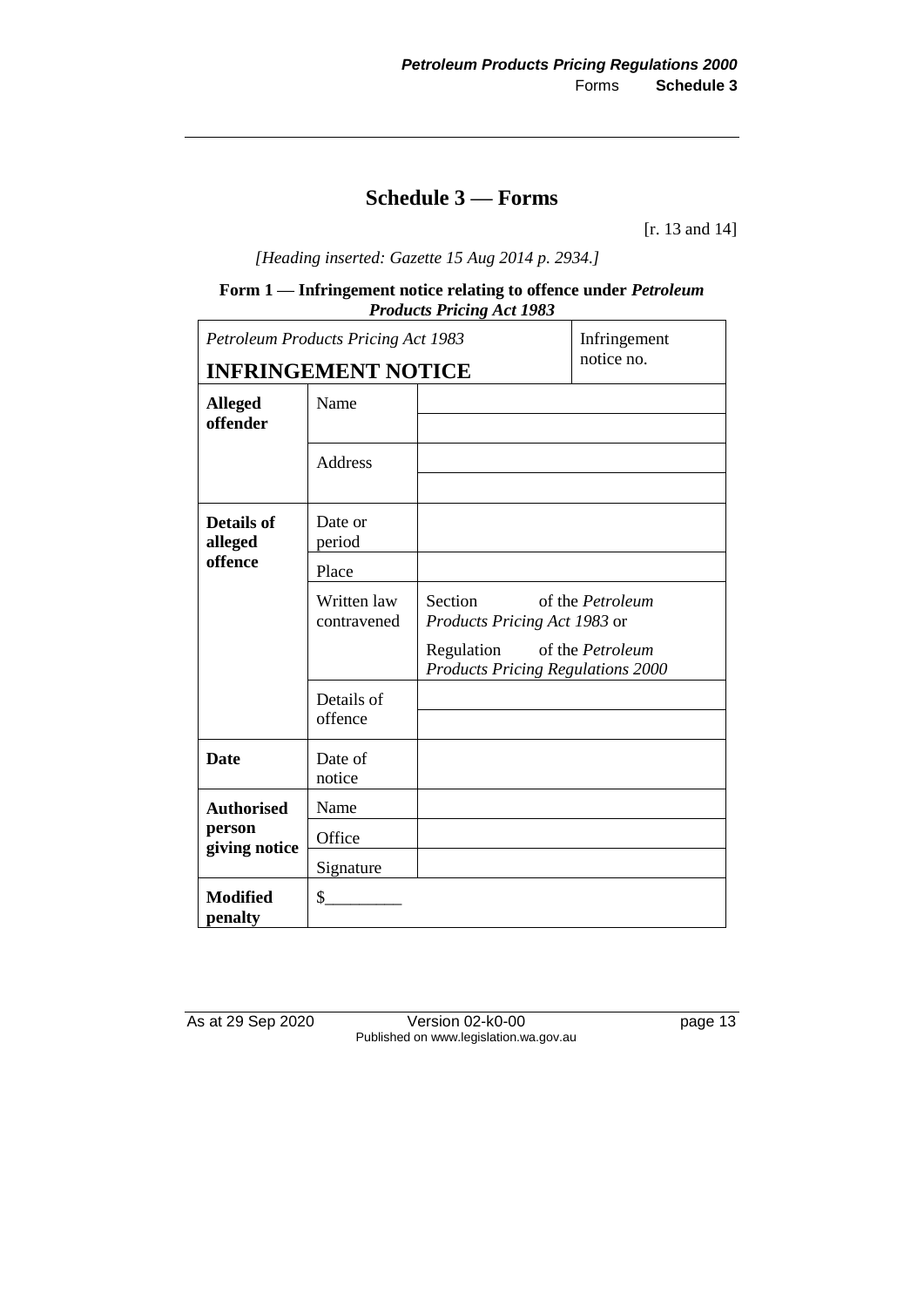| <b>Penalty</b>               | \$                                                                                                                                                                                                                                                                                                                                                                                                                                                                                                                                                                                                                                                                                           | You do not have to pay this amount. This<br>is the maximum fine that can be imposed<br>if you are prosecuted in a court and<br>convicted of this offence.                                                                                                                                                                                                          |  |  |
|------------------------------|----------------------------------------------------------------------------------------------------------------------------------------------------------------------------------------------------------------------------------------------------------------------------------------------------------------------------------------------------------------------------------------------------------------------------------------------------------------------------------------------------------------------------------------------------------------------------------------------------------------------------------------------------------------------------------------------|--------------------------------------------------------------------------------------------------------------------------------------------------------------------------------------------------------------------------------------------------------------------------------------------------------------------------------------------------------------------|--|--|
| <b>TAKE</b><br><b>NOTICE</b> | It is alleged that you have committed the above offence.<br>If you do not want to be prosecuted in court for the<br>offence, pay the modified penalty within 28 days after the<br>date of this notice.                                                                                                                                                                                                                                                                                                                                                                                                                                                                                       |                                                                                                                                                                                                                                                                                                                                                                    |  |  |
|                              | If you do not pay the modified penalty within 28 days,<br>you may be prosecuted or enforcement action may be<br>taken under the Fines, Penalties and Infringement Notices<br>Enforcement Act 1994. Under that Act, some or all of the<br>following action may be taken — your driver's licence<br>may be suspended, your vehicle licence may be suspended<br>or cancelled, you may be disqualified from holding or<br>obtaining a driver's licence or vehicle licence, your<br>vehicle may be immobilised or have its number plates<br>removed, your details may be published on a website,<br>your earnings or bank accounts may be garnished, and<br>your property may be seized and sold. |                                                                                                                                                                                                                                                                                                                                                                    |  |  |
|                              | If you need more time to pay the modified penalty, you<br>should contact the authorised person at the address below.                                                                                                                                                                                                                                                                                                                                                                                                                                                                                                                                                                         |                                                                                                                                                                                                                                                                                                                                                                    |  |  |
|                              | Paying the modified penalty will not be regarded as an<br>admission for the purposes of any civil or criminal court<br>case.                                                                                                                                                                                                                                                                                                                                                                                                                                                                                                                                                                 |                                                                                                                                                                                                                                                                                                                                                                    |  |  |
|                              | If you want this matter to be dealt with by prosecution<br>in court, sign and date here:                                                                                                                                                                                                                                                                                                                                                                                                                                                                                                                                                                                                     |                                                                                                                                                                                                                                                                                                                                                                    |  |  |
|                              | /20<br>and post this notice to the authorised person at the address<br>below within 28 days after the date of this notice.                                                                                                                                                                                                                                                                                                                                                                                                                                                                                                                                                                   |                                                                                                                                                                                                                                                                                                                                                                    |  |  |
|                              |                                                                                                                                                                                                                                                                                                                                                                                                                                                                                                                                                                                                                                                                                              | If you consider that you have good reason to have this<br>notice withdrawn, you can write to the authorised person<br>at the address below requesting that this notice be<br>withdrawn and setting out the reasons why you consider<br>that this notice should be withdrawn. Your letter must be<br>received not later than 28 days after the date of this notice. |  |  |

page 14 Version 02-k0-00 As at 29 Sep 2020 Published on www.legislation.wa.gov.au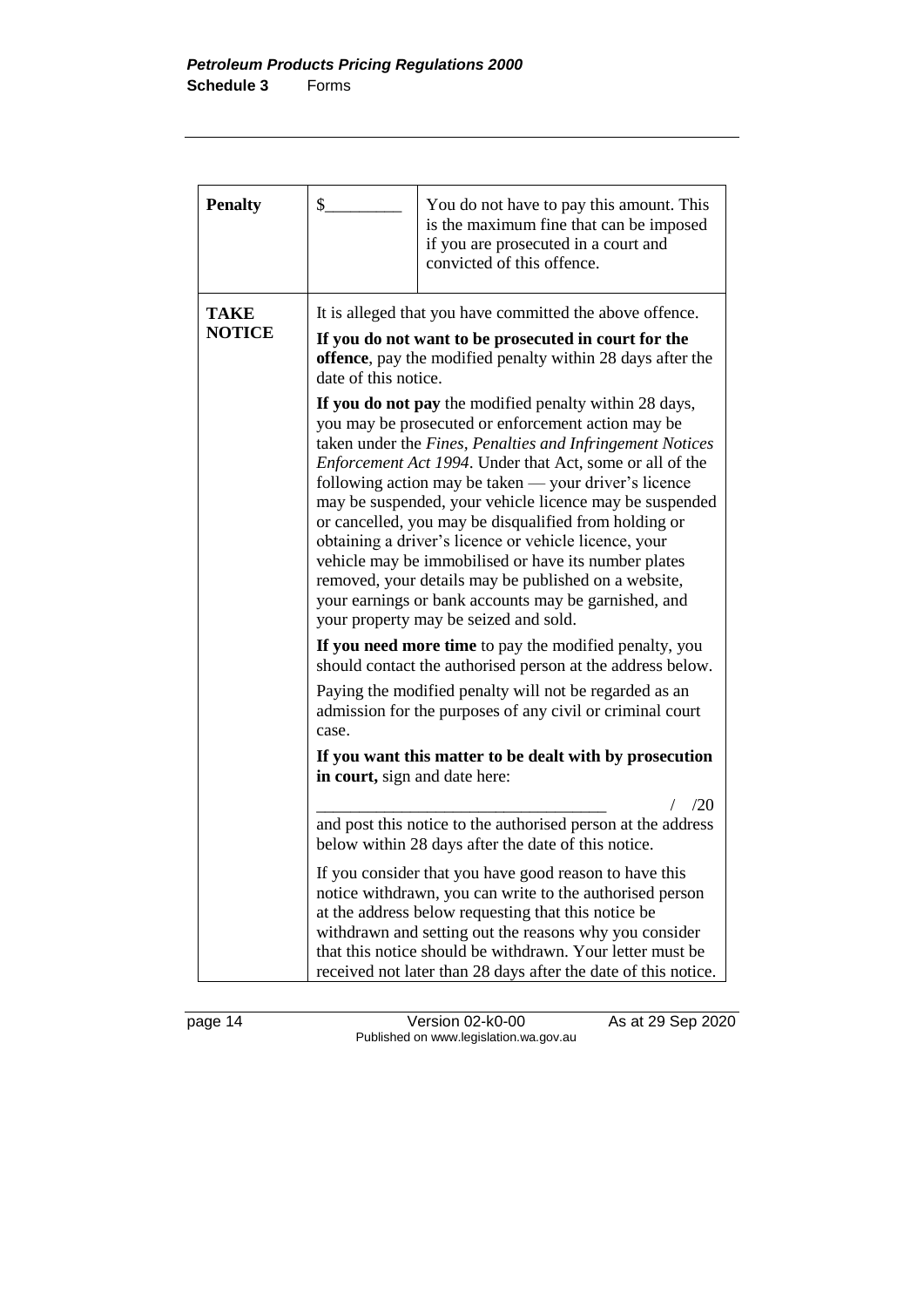| How to pay                  | By post | Tick the relevant box below and post this<br>notice to:                                                                                                                 |  |  |
|-----------------------------|---------|-------------------------------------------------------------------------------------------------------------------------------------------------------------------------|--|--|
|                             |         | <b>Commissioner for Consumer Protection</b><br>Department of Commerce<br>Locked Bag 14<br>CLOISTERS SQUARE WA 6850                                                      |  |  |
|                             |         | I want to pay the modified penalty.<br>Π.<br>A cheque or money order (payable to<br>'Commissioner for Consumer<br>Protection') for the modified penalty is<br>enclosed. |  |  |
|                             |         | I want to pay the modified penalty by<br>σ.<br>credit card. Please debit my credit card<br>account.                                                                     |  |  |
|                             |         | Card type                                                                                                                                                               |  |  |
|                             |         | Cardholder name                                                                                                                                                         |  |  |
|                             |         | Card number                                                                                                                                                             |  |  |
|                             |         |                                                                                                                                                                         |  |  |
|                             |         |                                                                                                                                                                         |  |  |
|                             |         | Amount \$                                                                                                                                                               |  |  |
|                             |         |                                                                                                                                                                         |  |  |
|                             |         | <b>Complete all details</b>                                                                                                                                             |  |  |
|                             | In.     | Pay the cashier at:<br>Department of Commerce<br>[street address to be inserted]                                                                                        |  |  |
|                             | person  |                                                                                                                                                                         |  |  |
| <b>Method of</b><br>service |         | Date of<br>service                                                                                                                                                      |  |  |

*[Form 1 inserted: Gazette 15 Aug 2014 p. 2934-6; amended: Gazette 18 Nov 2014 p. 4324; SL 2020/163 r. 44.]*

As at 29 Sep 2020 Version 02-k0-00 page 15 Published on www.legislation.wa.gov.au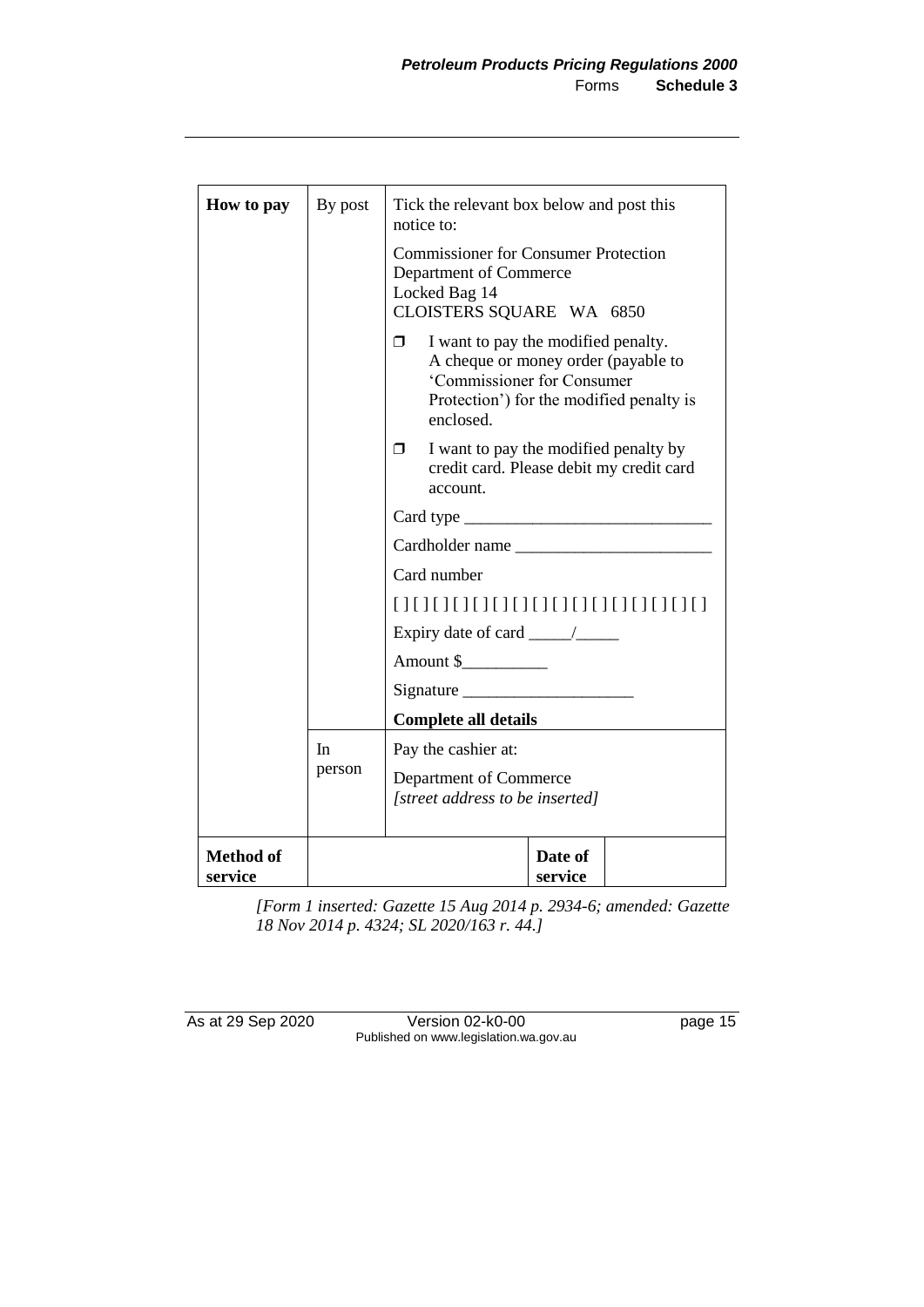#### **Form 2 — Withdrawal of infringement notice relating to offence under**  *Petroleum Products Pricing Act 1983*

|                                   | <b>Petroleum Products Pricing Act 1983</b> |                                                                                | Withdrawal no.          |
|-----------------------------------|--------------------------------------------|--------------------------------------------------------------------------------|-------------------------|
| <b>WITHDRAWAL OF</b>              | <b>INFRINGEMENT NOTICE</b>                 |                                                                                |                         |
| <b>Alleged</b><br>offender        | Name                                       |                                                                                |                         |
|                                   | Address                                    |                                                                                |                         |
| <b>Details of</b><br>infringement | Infringement<br>notice no.                 |                                                                                |                         |
| notice                            | Date of issue                              |                                                                                |                         |
| <b>Details of</b>                 | Date or period                             |                                                                                |                         |
| alleged<br>offence                | Place                                      |                                                                                |                         |
|                                   | Written law<br>contravened                 | Section<br>Products Pricing Act 1983 or                                        | of the <i>Petroleum</i> |
|                                   |                                            | Regulation of the <i>Petroleum</i><br><b>Products Pricing Regulations 2000</b> |                         |
|                                   | Details of<br>offence                      |                                                                                |                         |
| <b>Authorised</b>                 | Name                                       |                                                                                |                         |
| person<br>withdrawing             | Office                                     |                                                                                |                         |
| notice                            | Signature                                  |                                                                                |                         |
| <b>Date</b>                       | Date of<br>withdrawal                      |                                                                                |                         |

page 16 Version 02-k0-00 As at 29 Sep 2020 Published on www.legislation.wa.gov.au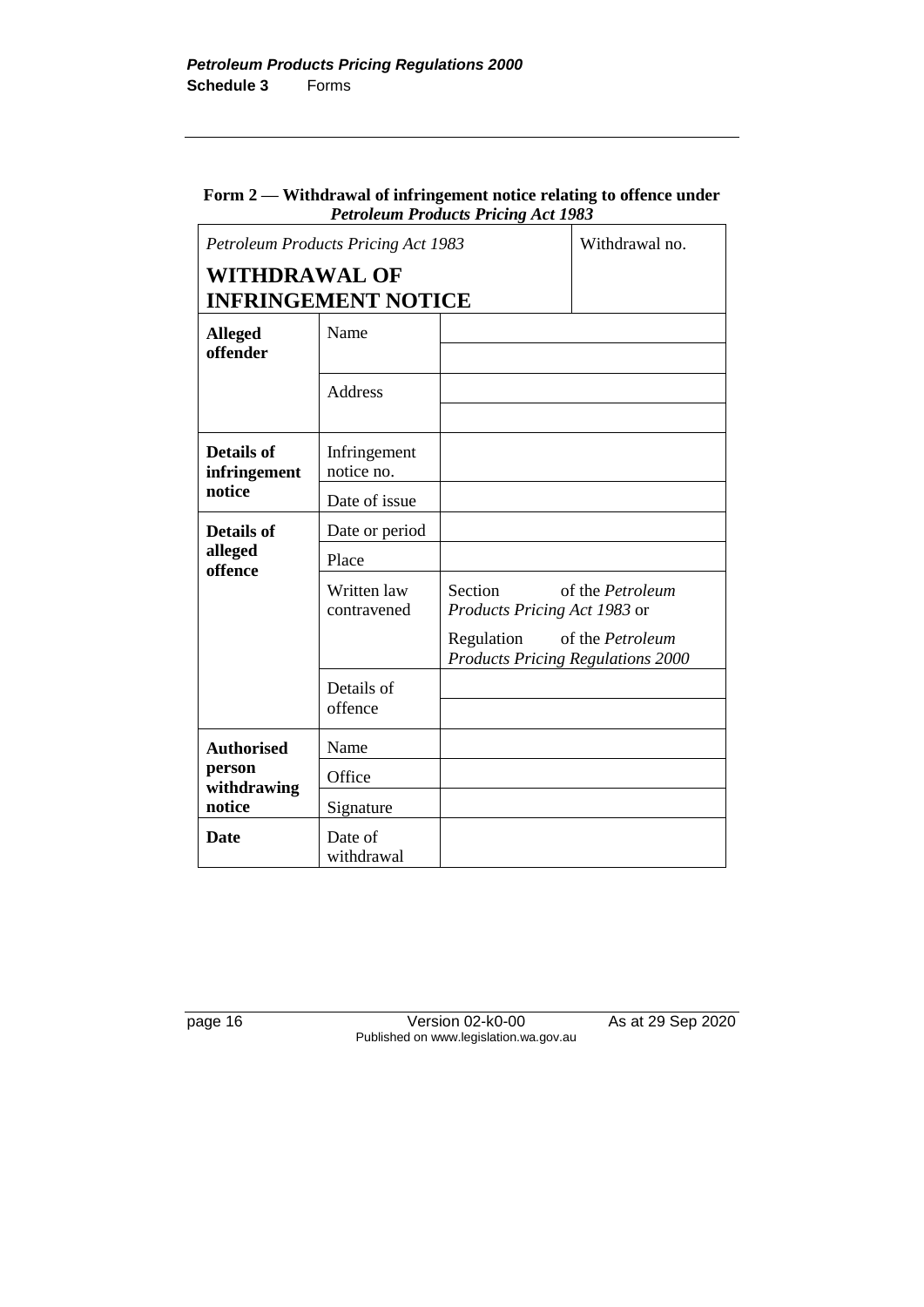| Withdrawal<br>оf<br>infringement<br>notice<br>  *Delete<br>whichever is not<br>applicable] | The above infringement notice issued against you for the<br>above alleged offence has been withdrawn.<br>If you have already paid the modified penalty for the<br>alleged offence, you are entitled to a refund.<br>*Your refund is enclosed<br>or<br>*If you have paid the modified penalty but a refund is<br>not enclosed, you may claim your refund by signing and<br>dating this notice and posting it to: |  |  |
|--------------------------------------------------------------------------------------------|-----------------------------------------------------------------------------------------------------------------------------------------------------------------------------------------------------------------------------------------------------------------------------------------------------------------------------------------------------------------------------------------------------------------|--|--|
| Your<br>signature                                                                          | <b>Commissioner for Consumer Protection</b><br>Department of Commerce<br>Locked Bag 14<br>CLOISTERS SQUARE WA 6850<br><b>Date</b>                                                                                                                                                                                                                                                                               |  |  |

*[Form 2 inserted: Gazette 15 Aug 2014 p. 2936-7.]*

As at 29 Sep 2020 Version 02-k0-00 page 17 Published on www.legislation.wa.gov.au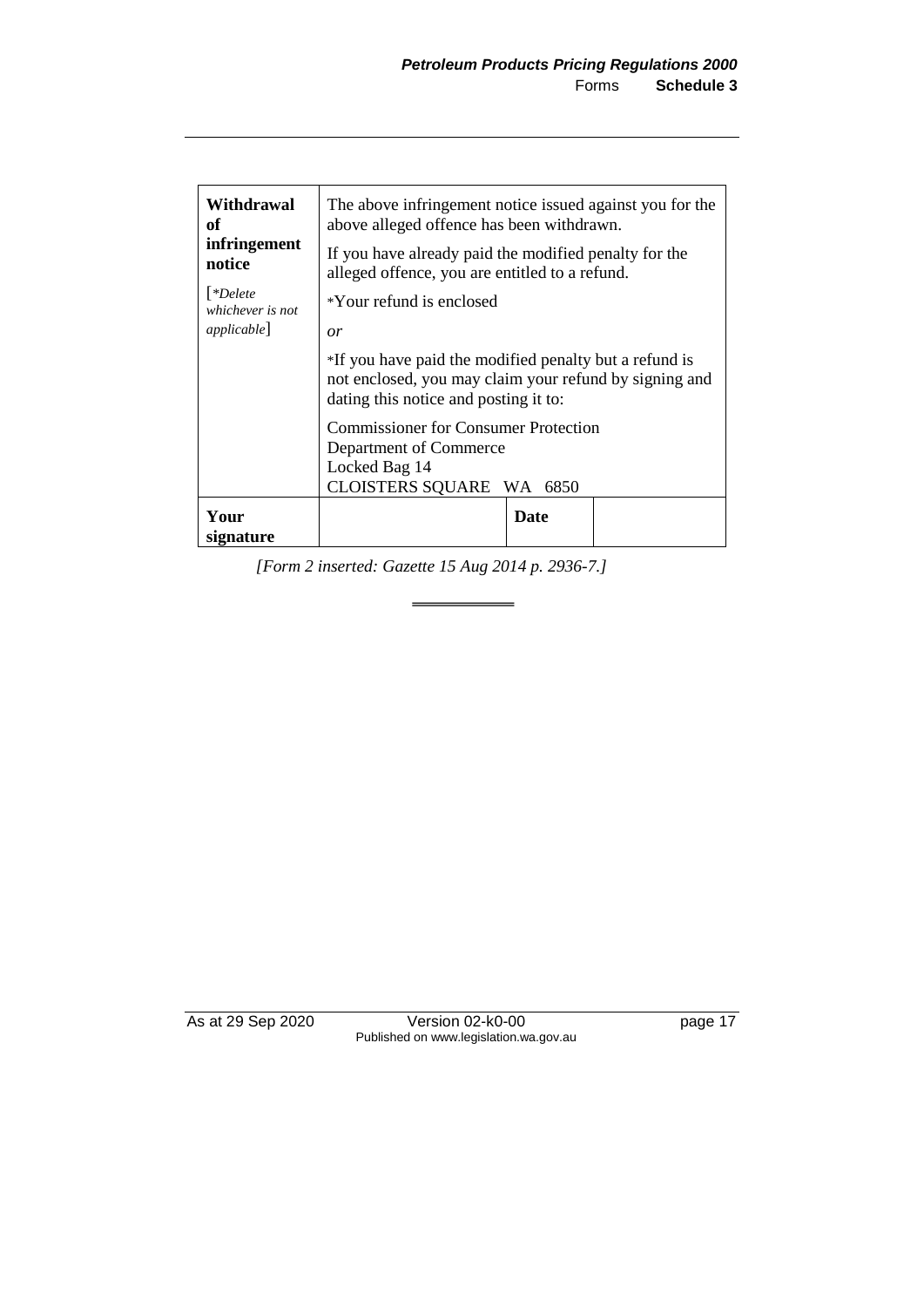## **Notes**

This is a compilation of the *Petroleum Products Pricing Regulations 2000* and includes amendments made by other written laws. For provisions that have come into operation, and for information about any reprints, see the compilation table.

### **Compilation table**

| <b>Citation</b>                                                                                | <b>Published</b>          | Commencement                                                    |
|------------------------------------------------------------------------------------------------|---------------------------|-----------------------------------------------------------------|
| <b>Petroleum Products Pricing</b><br>Regulations 2000                                          | 29 Dec 2000<br>p. 7981-5  | 1 Jan 2001 (see r. 2)                                           |
| <b>Petroleum Products Pricing</b><br>Amendment Regulations $20011$                             | 11 Jul 2001<br>p. 3457-62 | 12 Jul 2001 (see r. 2)                                          |
| Petroleum Products Pricing<br>Amendment Regulations (No. 2) 2001                               | 23 Aug 2001<br>p. 4378-81 | 24 Aug 2001 (see r. 2 and<br>Gazette 23 Aug 2001 p. 4377)       |
| <b>Petroleum Products Pricing</b><br>Amendment Regulations (No. 3) 2001                        | 9 Nov 2001<br>p. 5925-9   | 9 Nov 2001                                                      |
| <b>Petroleum Products Pricing</b><br><b>Amendment Regulations</b><br>(No. 4) 2001 <sup>2</sup> | 16 Nov 2001<br>p. 5981-2  | 23 Nov 2001 (see r. 2)                                          |
| <b>Petroleum Products Pricing</b><br>Amendment Regulations (No. 5) 2001                        | 31 Dec 2001<br>p. 6764-5  | 1 Jan 2002 (see r. 2 and <i>Gazette</i><br>31 Dec 2001 p. 6761) |

**Reprint of the** *Petroleum Products Pricing Regulations 2000* **as at 19 Apr 2002** (includes amendments listed above)

| <b>Petroleum Products Pricing</b><br>Amendment Regulations 2003 <sup>3</sup> | 13 May 2003<br>p. 1665-6   | 20 May 2003 (see r. 2)                                                                                           |
|------------------------------------------------------------------------------|----------------------------|------------------------------------------------------------------------------------------------------------------|
| <b>Petroleum Products Pricing</b><br><b>Amendment Regulations 2005</b>       | 9 Dec 2005<br>p. 5875-6    | 1 Jan 2006 (see r. 2)                                                                                            |
| Petroleum Products Pricing<br><b>Amendment Regulations 2006</b>              | 22 Sep 2006<br>p. $4125-6$ | 22 Sep 2006                                                                                                      |
| Petroleum Products Pricing<br>Amendment Regulations (No. 2) 2006             | 3 Oct 2006<br>p. 4337      | 3 Oct 2006                                                                                                       |
| <b>Petroleum Products Pricing</b><br><b>Amendment Regulations 2008</b>       | 12 Aug 2008<br>p. 3535-6   | r. 1 and 2:12 Aug $2008$<br>(see r. $2(a)$ );<br>Regulations other than r. 1 and 2:<br>13 Aug 2008 (see r. 2(b)) |

**Reprint 2: The** *Petroleum Products Pricing Regulations 2000* **as at 14 Aug 2009** (includes amendments listed above)

page 18 Version 02-k0-00 As at 29 Sep 2020 Published on www.legislation.wa.gov.au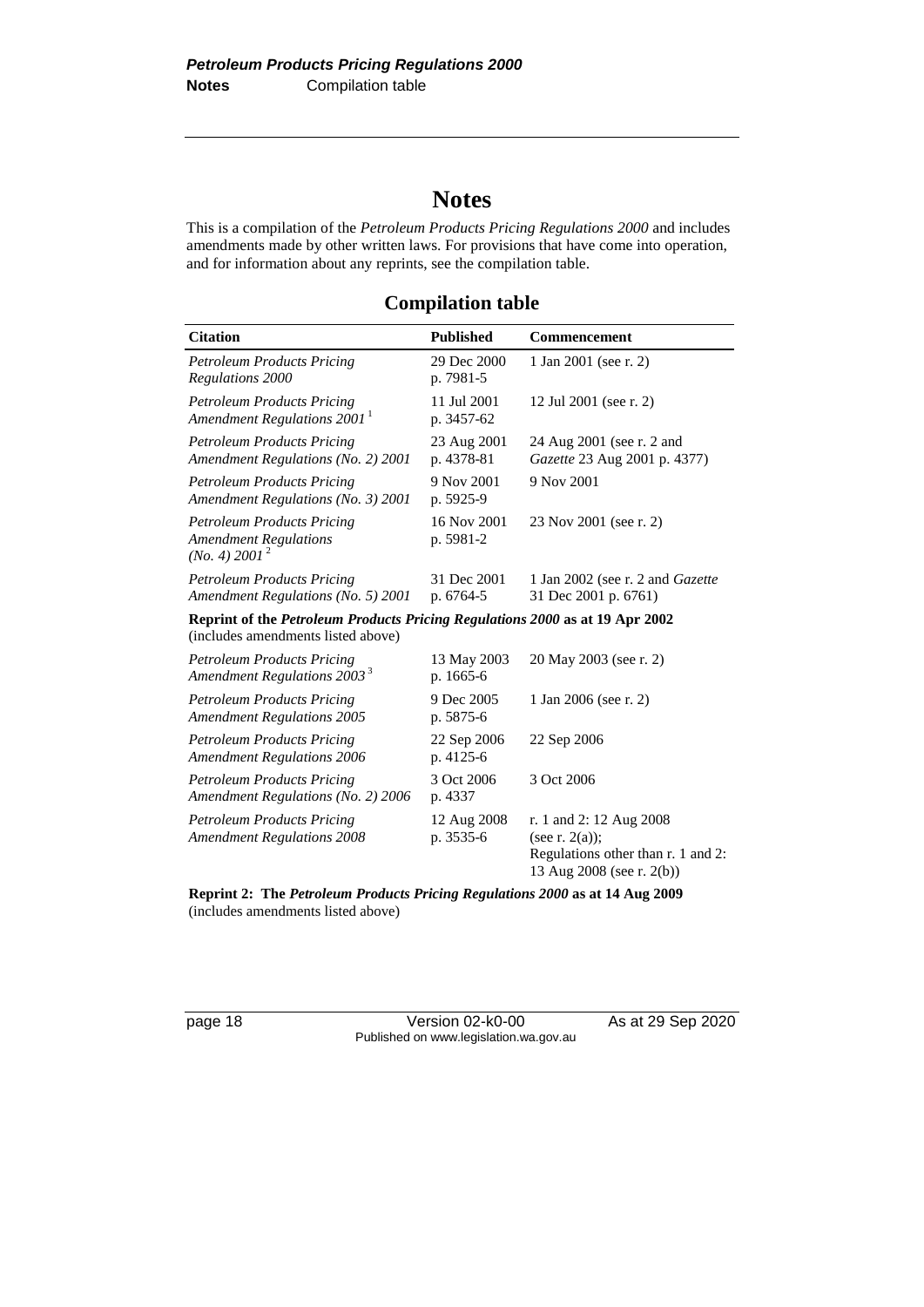| <b>Citation</b>                                                         | <b>Published</b>          | Commencement                                                                                                                                       |
|-------------------------------------------------------------------------|---------------------------|----------------------------------------------------------------------------------------------------------------------------------------------------|
| <b>Petroleum Products Pricing</b><br><b>Amendment Regulations 2014</b>  | 15 Aug 2014<br>p. 2933-7  | r. 1 and 2: 15 Aug 2014<br>(see r. $2(a)$ );<br>Regulations other than r. 1 and 2:<br>16 Aug 2014 (see r. 2(b))                                    |
| <b>Petroleum Products Pricing</b><br>Amendment Regulations (No. 2) 2014 | 18 Nov 2014<br>p. 4322-4  | r. 1 and 2: 18 Nov 2014<br>(see r. $2(a)$ );<br>Regulations other than r. 1 and 2:<br>19 Nov 2014 (see r. 2(b) and<br>Gazette 18 Nov 2014 p. 4315) |
| <b>Petroleum Products Pricing</b><br><b>Amendment Regulations 2015</b>  | 15 May 2015<br>p. 1719-20 | r. 1 and 2: 15 May 2015<br>(see r. $2(a)$ );<br>Regulations other than r. 1 and 2:<br>16 May 2015 (see r. 2(b))                                    |
| <b>Petroleum Products Pricing</b><br><b>Amendment Regulations 2016</b>  | 21 Oct 2016<br>p. 4782    | r. 1 and 2: 21 Oct 2016<br>(see r. $2(a)$ );<br>Regulations other than r. 1 and 2:<br>22 Oct 2016 (see r. 2(b))                                    |
| <b>Petroleum Products Pricing</b><br><b>Amendment Regulations 2017</b>  | 17 Oct 2017<br>p. 5335-7  | r. 1 and 2: 17 Oct 2017<br>(see r. $2(a)$ );<br>Regulations other than r. 1 and 2:<br>18 Oct 2017 (see r. 2(b))                                    |
| <b>Petroleum Products Pricing</b><br>Amendment Regulations (No. 2) 2017 | 22 Dec 2017<br>p. 5976-7  | r. 1 and 2: 22 Dec 2017<br>(see r. $2(a)$ );<br>Regulations other than r. 1 and 2:<br>23 Dec 2017 (see r. 2(b))                                    |
| <b>Petroleum Products Pricing</b><br><b>Amendment Regulations 2018</b>  | 1 May 2018<br>p. 1432     | r. 1 and 2: 1 May 2018<br>(see r. $2(a)$ );<br>Regulations other than r. 1 and 2:<br>2 May 2018 (see r. 2(b))                                      |
| <b>Petroleum Products Pricing</b><br>Amendment Regulations (No. 2) 2018 | 27 Nov 2018<br>p. 4575    | r. 1 and 2: 27 Nov 2018<br>(see r. $2(a)$ );<br>Regulations other than r. 1 and 2:<br>28 Nov 2018 (see r. 2(b))                                    |
| <b>Petroleum Products Pricing</b><br><b>Amendment Regulations 2020</b>  | SL 2020/33<br>9 Apr 2020  | r. 1 and 2: 9 Apr 2020<br>(see r. $2(a)$ );<br>Regulations other than r. 1 and 2:<br>10 Apr 2020 (see r. 2(b))                                     |
| <b>Petroleum Products Pricing</b><br>Amendment Regulations (No. 2) 2020 | SL 2020/34<br>9 Apr 2020  | r. 1 and 2: 9 Apr 2020<br>(see r. $2(a)$ );<br>Regulations other than r. 1 and 2:<br>10 Apr 2020 (see r. 2(b))                                     |

As at 29 Sep 2020 Version 02-k0-00 page 19 Published on www.legislation.wa.gov.au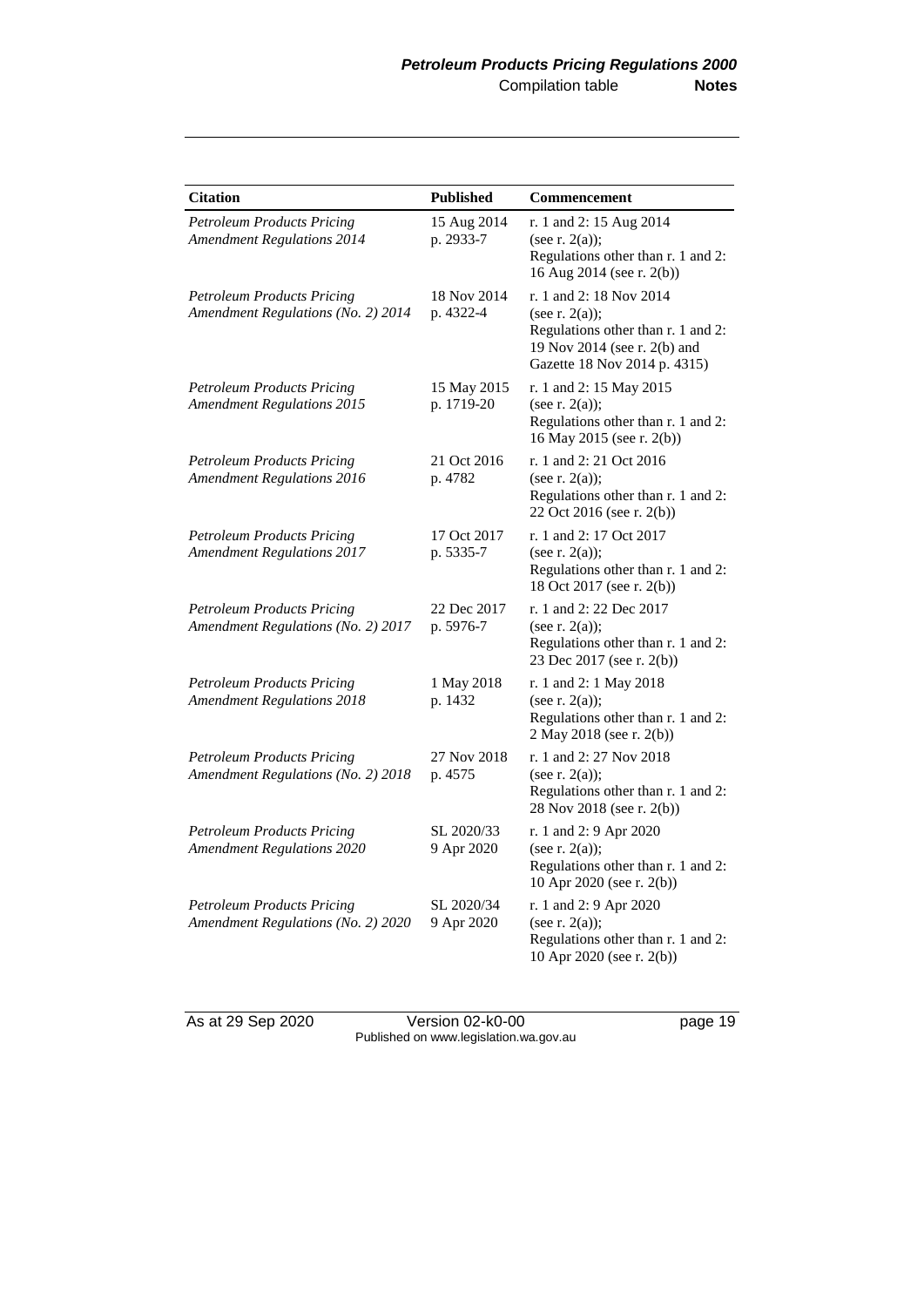| <b>Citation</b>                                                                     | <b>Published</b>           | <b>Commencement</b>                                   |
|-------------------------------------------------------------------------------------|----------------------------|-------------------------------------------------------|
| Commerce Regulations Amendment<br>(Infringement Notices)<br>Regulations 2020 Pt. 22 | SL 2020/163<br>25 Sep 2020 | 29 Sep 2020 (see r. 2(b) and<br>SL 2020/159 cl. 2(a)) |

### **Other notes**

<sup>1</sup> The *Petroleum Products Pricing Amendment Regulations 2001* r. 8 reads as follows:

#### **8. Defence during transitional period**

- (1) It is a defence to a charge of an offence against regulation  $6(1)$  of the *Petroleum Products Pricing Regulations 2000* that was alleged to have been committed during the transitional period to prove that the person charged did not have any sign or other thing that the person would have needed to be able to comply with regulation 6 of those regulations despite the person having taken all reasonable steps to ensure that everything needed was available.
- (2) In subregulation  $(1)$  *transitional period* means the period of 30 days beginning on 19 July 2001.
- <sup>2</sup> The *Petroleum Products Pricing Amendment Regulations (No. 4) 2001* r. 7 reads as follows:

#### **7. Defence during transitional period**

- (1) It is a defence to a charge of an offence against regulation 6(1) of the *Petroleum Products Pricing Regulations 2000* that is alleged to have been committed during the transitional period to prove that the person charged did not have any sign or other thing that the person would have needed to be able to comply with regulation 6 of those regulations despite the person having taken all reasonable steps to ensure that everything needed was available.
- (2) Subregulation (1) does not apply to a charge of an offence against regulation 6(1) of the *Petroleum Products Pricing Regulations 2000* that is alleged to have been committed during the transitional period at a place in the local government district of Albany.

page 20 Version 02-k0-00 As at 29 Sep 2020 Published on www.legislation.wa.gov.au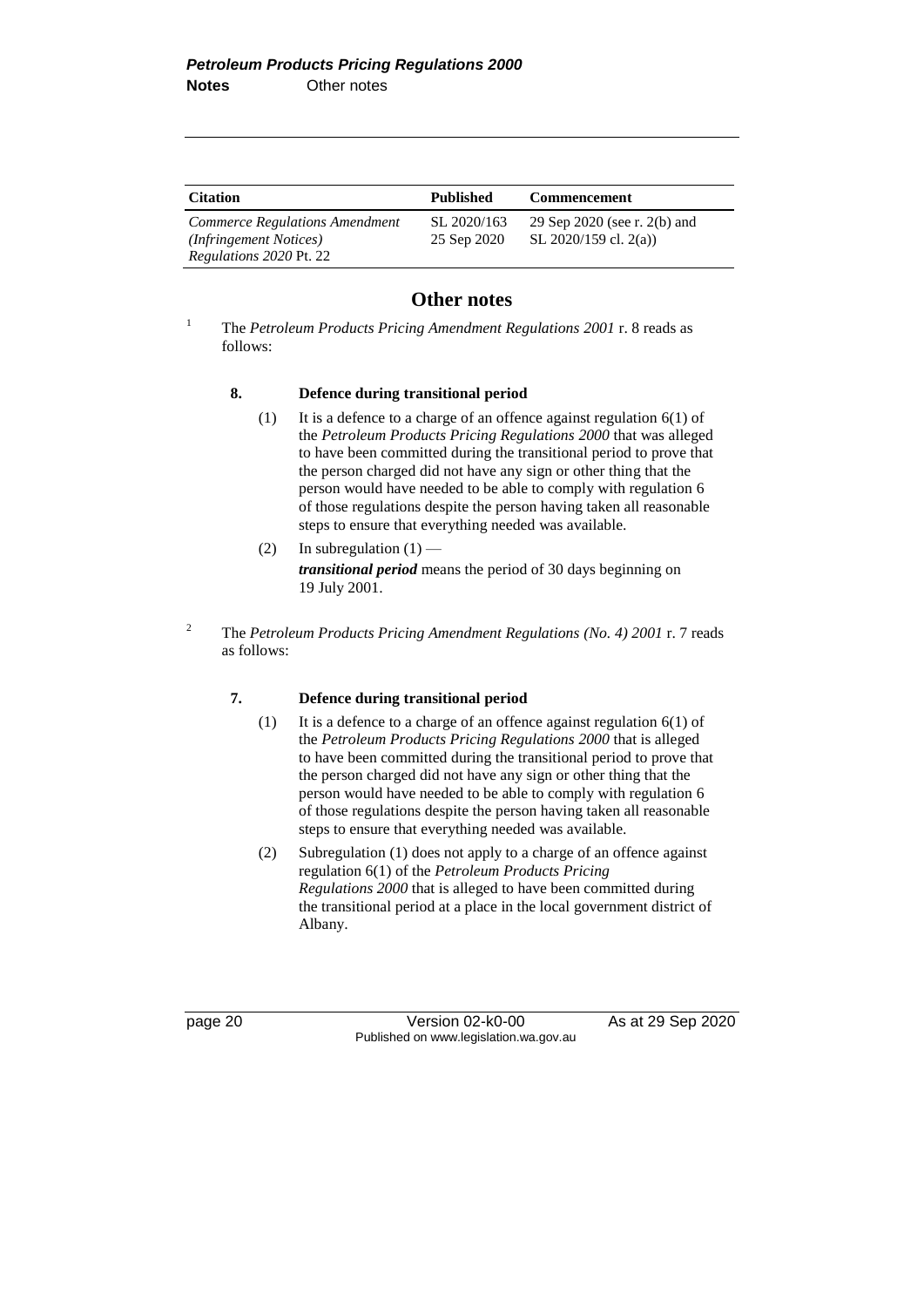- (3) In this regulation *transitional period* means the period of 30 days beginning on 23 November 2001.
- <sup>3</sup> The *Petroleum Products Pricing Amendment Regulations 2003* r. 5 reads as follows:

#### **5. Defence during transitional period (regulation 6(1))**

- (1) It is a defence to a charge of an offence against regulation 6(1) of the *Petroleum Products Pricing Regulations 2000* that is alleged to have been committed during the transitional period to prove that the person charged did not have any sign or other thing that the person would have needed to be able to comply with regulation 6 of those regulations despite the person having taken all reasonable steps to ensure that everything needed was available.
- (2) Subregulation (1) does not apply to a charge of an offence against regulation 6(1) of the *Petroleum Products Pricing Regulations 2000* that is alleged to have been committed during the transitional period at a place in a local government district or townsite listed in Schedule 1 to those regulations, as in force immediately before the transitional period.
- (3) In this regulation  $$ *transitional period* means the period of 21 days beginning on the day on which these regulations come into operation.

As at 29 Sep 2020 Version 02-k0-00 page 21 Published on www.legislation.wa.gov.au